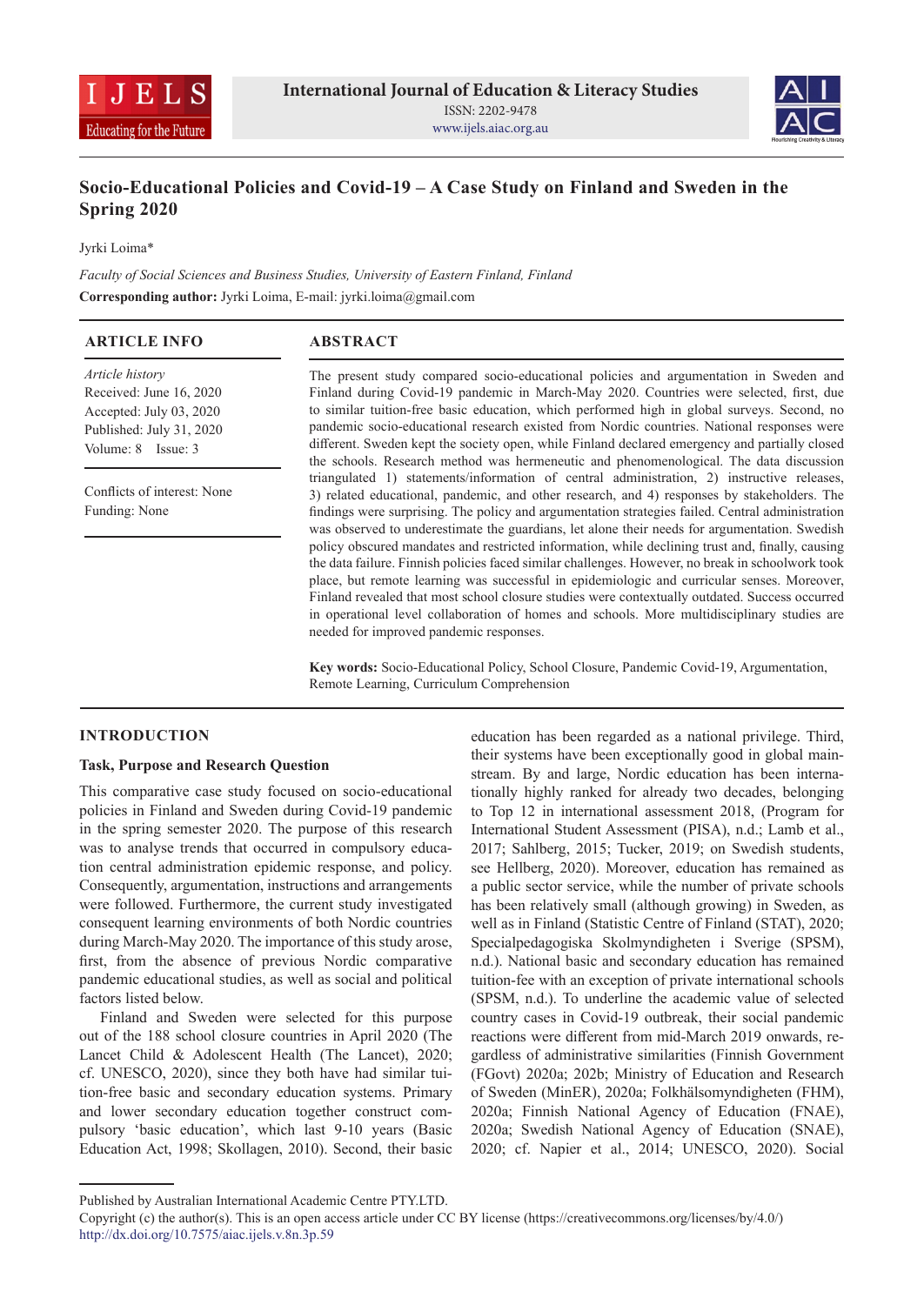restrictions notwithstanding, governments kept their internal borders open and continued traditional cross-boundary collaboration in March-May (FGovt 2020b; Finnish Border Guard, (RAJAa,n.d.; RAJAb, n.d.; cf. Napier et al., 2014; for civil rights, e.g., Scheinin, 2020).

Sweden had in official rhetoric's a more open, 'trusting', approach to Covid-19 outbreak and transmission limitations, while Finland declared the state of emergency and restricted social contacts, as well as contact teaching (Cameron & Jonsson-Cornell, 2019; MinER, 2020a; Ministry of Health and Social Services (MinHS), 2020a; SNAE, 2020; Ministry of Education (MinEdu) 2020a, 2020b, 2020c; SNAE, 2020; cf. Lipsitch et al., 2009; on political rhetoric's and Constitutional rights, see MinER, 2020a; Sveriges Radio (SV), 2020a; Lind & Namli, 2017; MinEdu, 2020a; 2020c; Emergency Powers Act (1991); Rautiainen, 2020; Hakalehto & Rautiainen, 2020). This study addressed a research question (RQ) to be answered and analyzed as a pandemic socio-educational trend indicator:

What was the main socio-educational policy and argumentation in pandemic response in Sweden and Finland?

# **The Data, Methodology, Limitations, Ethics, and Terminology**

Regarding the data for a qualitative case study in a prompt Covid-19 socio-educational response, official information shared by responsible central (state) administration was essential. Accordingly, media releases of health, social and educational sectors were published on official websites and newspapers, let alone social media. Second, instructive responses given by other administrative organs in charge for curriculum implementation and social well-being were included into the core data. National Agencies and regional administration belonged to this group, including local education providers and healthcare. Third, overall state and social policy development information was monitored, and included. The fourth data layer were the statements and opinions given by active citizens in terms of collaborative, or other, feedback. Active citizenship meant participatory action, expertise, politics and/or expressions, in the socio-political national response. In addition to previous, active citizenship also has been a curricular goal (FNAE, 2014; SNAE, 2018). Some statistics were also needed to support the discussion, but qualitative approach mainly targeted the trends set in the RQ. Finally, international research on social development, health sector progress, and political changes were included, let alone accumulating reviews on global – and local – healthcare and education sectors.

Methodologically speaking, this was a qualitative case study. Second, it compared the data from similar countries, but with different first phase responses. Consequently, to analyse and comprehend the data of an on-going pandemic process, hermeneutic phenomenology offered the most suitable research toolbox (Heidegger, 1993; Gable & Yin, 2014; Landridge, 2007; Loima, 2020; Miller, 1996; Sloan & Bowe, 2014; Van Manen, 2006, 2011). Phenomenological, qualitative understanding has aimed for deepening comprehension, while hermeneutic approach to the data acquisition has requested more depth than a description or statistics (Heidegger, 1993; Peim, 2018; Tucker, 2019; Van Manen, 2006). Phenomenological and qualitative comprehension may be constructed according to a research topic, covering various viewpoints and data sources (Heidegger, 1993; Landridge, 2007; Van Manen, 2006). Hermeneutic approach allowed summarizing triangulation of the recent, updating and cumulative data in a rapid change (Gayle & Lambert, 2018; Halder et al., 2010; Viner et al., 2020; also Lipsitch et al. 2009). Epidemic burst also reflected in the data availability, since English sources occurred after a 3-6 weeks delay. Sweden published most of Covid-19 releases in five domestic languages (MinEdu, 2020c; 2020d; MinHR, 2020a; MinER, 2020a; Regeringskansliet (RegK), 2020a; FHM, 2020a, 2020b). Prompt pandemic response also created unexpected and tricky sidetracks, which the data aimed to include and acknowledge. Consequently, material in Swedish and Finnish languages were included to collect wider, original perspectives. Countries were discussed according to emerging socio-political responses timings, Sweden first.

Limitations of the study may occur, first, as the restricted data of early response. Second limiting factor was the above-mentioned cumulative characteristics. Starting from a single weak central administration signal, the amount of the related data grew rapidly in just a month. The exponential growth correlated with other information of Covid-19, as well as the severe characteristics of pandemic. Furthermore, the responsible officials in both countries applied more restrictive media release strategies in April-May, thus making it harder to construct a prompt, or holistic, picture other than unspecified "national", meaning something inside the state borders (cf. Lipsitch et al., 2009; FNAE, 2020g; Yleisradio, 2020c). The restrictions of the official data were obvious from late April onwards in both countries. Even pandemic task groups set by politicians had difficulties in getting relevant information. Moreover, national resources were surprisingly heavily emphasized in official releases. The global pandemic dimensions or the supporting data opportunities from abroad weren't utilized by authorities in their national releases (cf. Lipsitch et al., 2009; THL, 2020b; FHM, 2020b; Yleisradio, 2020c; UNESCO, 2020; World Health Organization (WHO), 2020). Because of several listed limitations of the data, more interdisciplinary studies will be needed for holistic pandemic responses.

In terms of research ethics, private citizens appeared anonymously (e.g., guardians NN, private opinions), while offices and officials were named according to their public responsibilities and duties in question. Irrespective of "standard" academic ethics, individual tragedies remained not only anonymous but also absent from the text. Institutions were named, of course.

Terminologically, *policy* was understood in its wide sense, covering reactions to environmental changes and challenges. *Isolation* and *social distancing* meant here the same non-pharmaceutical interventions (NPI) as in various other studies. Social distancing grew up to a level of a *self-quarantine* (self-arranged isolation at home) for those,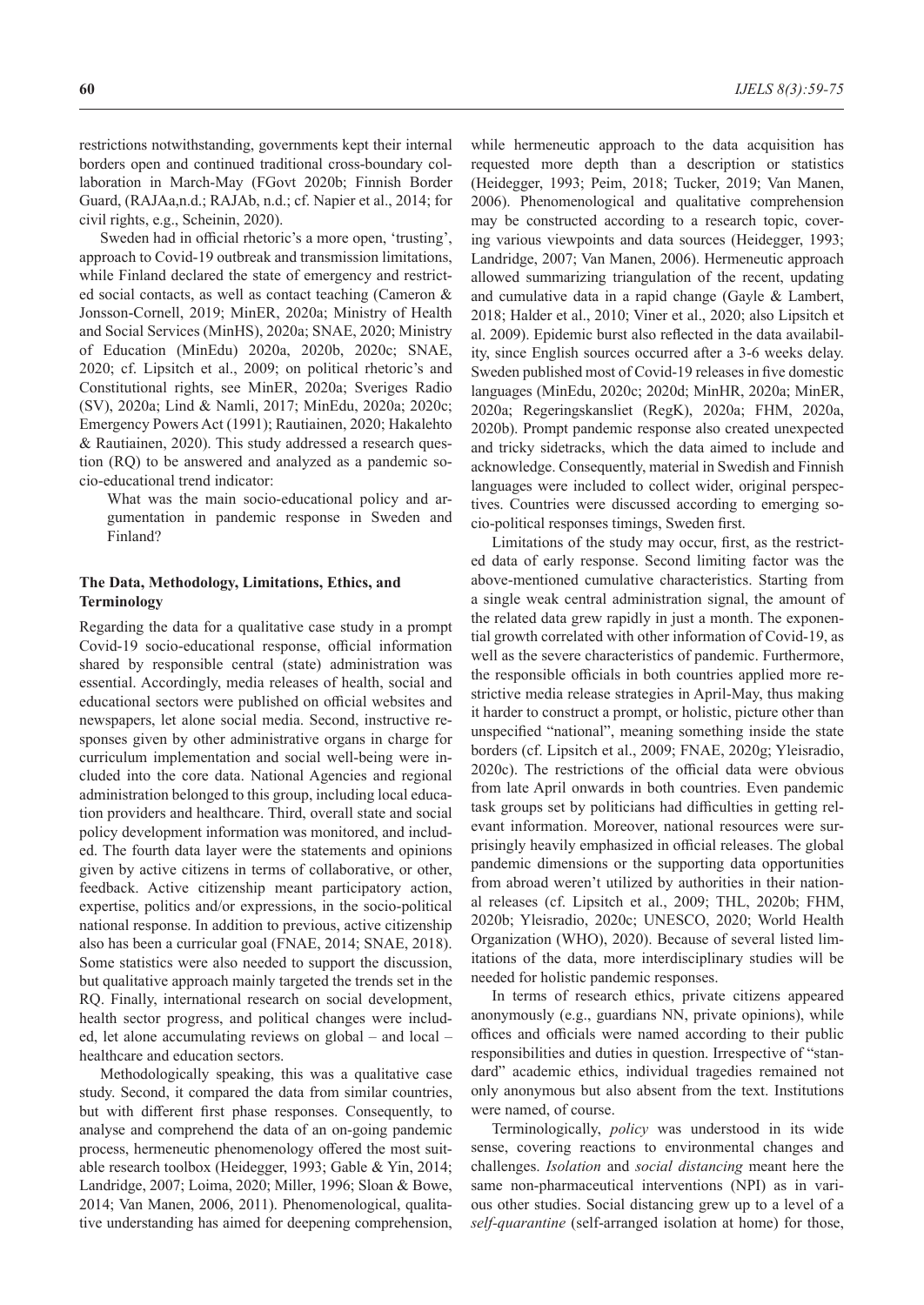who had symptoms and suspected or verified infection (cf. Cauchemez et al., 2009; MinEdu, 2020e; Wilder-Smith & Freedman, 2020). '*Remote teaching'* has been recognized as *distant teaching* and *learning*, using e.g., virtual connections in instruction, work and assessment. 'C*ontact teaching'* has meant traditional, close learning and teaching occasions, noting curricular varieties (FNAE, 2014; SNAE, 2018; FNAE, 2020a). A terminological nuance was *technology-assisted contact teaching* in Finland. Education providers may use suitable technology from any school facility to offer lessons and learning environments for pupils, who can possibly be located elsewhere. Legislative interpretation had included it into a contact-teaching context in Finland (FNAE, 2014; Hakalehto & Rautiainen, 2020; FNAE, n.d.). Tellingly, *basic education* meant compulsory primary and lower secondary grades. Closely related to this was an early childhood education, as well as preschool classes, in kindergartens.

## **Background, Pandemic Situation and Related Literature**

"Today, with influenza vaccinations available and established health-care systems, we might feel that the events and stories of the 1918 pandemic are distant from our everyday lives" (Gritti, 2020, p. 36).

None of the European or other, let alone Nordic countries, hadn't faced such a strong epidemic spread as Covid-19 since Spanish influenza 1918-20 (Gritti, 2020; Taubenberger, 2006; Wu & McGoogan, 2020). Accordingly, national heath officials' estimations were careful in February 2020 in both countries. The Finnish Institute for Health and Welfare (THL) leading epidemiologist, Mr. Salminen, told first in February 2020 that Finland would likely stay intact, but "individual cases may occur" among returning travelers from epidemic areas (Wuhan, Northern Italy). Epidemic authorities soon corrected statements in early March to an estimation about "not knowing", whether Covid-19 had entered Finland. A week later a state of emergency was declared due to pandemic (THL 2020a, 2020b; Aivelo, 2020; Gråsten, 2020; see also FGovt, 2020a; Ferguson et al., 2020; STAT, 2020; cf. Figure 1.; cf. Lipsitch et al., 2009). Restrictions started and were lifted gradually, as the monitored daily infection cases started to get lower  $14<sup>th</sup>$  May –  $1<sup>st</sup>$  June. Finland moved officially to a hybrid strategy ('test-trace-isolate'). Consequently, the daily infection numbers rose again in late May - early June (FGovt, 2020b; MinEdu, 2020b; THL, 2020g; cf. John Hopkins University (JHU), 2020).

In Sweden, the early administrational response came by stealth, accompanied by a smooth public estimation from state epidemiologist, Mr. Tegnell. He said in late January that virus didn't pose a "threat" to Sweden (RegK, 2020a 2020b; FHM, 2020b; Sveriges Radio [SR], 2020; cf. Ferguson et al., 2020; Lipsitch et al., 2009). However, in a timeline of nine weeks from the outbreak, if counted from the first emerging cases early March 2020, the official number of infected people was higher in Sweden than in neighboring countries. In altogether 11 weeks, the relative mortality rate of Sweden was globally the highest per population, and stayed high (RegK, 2020; THL 2020e; FHM, 2020b; STV, 2020; Andersson, 2020, 2020b; Orange, 2020; Vogel, 2020). Meanwhile, state epidemiologist Tegnell corrected his "underestimation" of the mortality. Sweden's high death rate rose increasingly to media spotlights in late May-early June 2020. Irrespective of that, the state epidemiologist maintained a separate opinion from other experts (SR, 2020b; Andersson, 2020; Orange, 2020; Cohen, 2020;



Figure 1. Confirmed tested Corona infections per 100,000 people, 6<sup>th</sup> of May 2020, in Nordic Countries. Testing numbers and strategies have been different. Consequently, figure didn't reveal the whole process but showed a subsequent trend. Sweden was marked with light blue and Finland purple, while Denmark had green, Norway yellow, and Estonia dark blue. Vertical numbers: cases per 100,000 population. Horizontal line: the day of laboratory test confirmation. Source: THL, 2020e; cf. THL, 2020g; cf. UNESCO, 2020; JHU, 2020; WHO, 2020.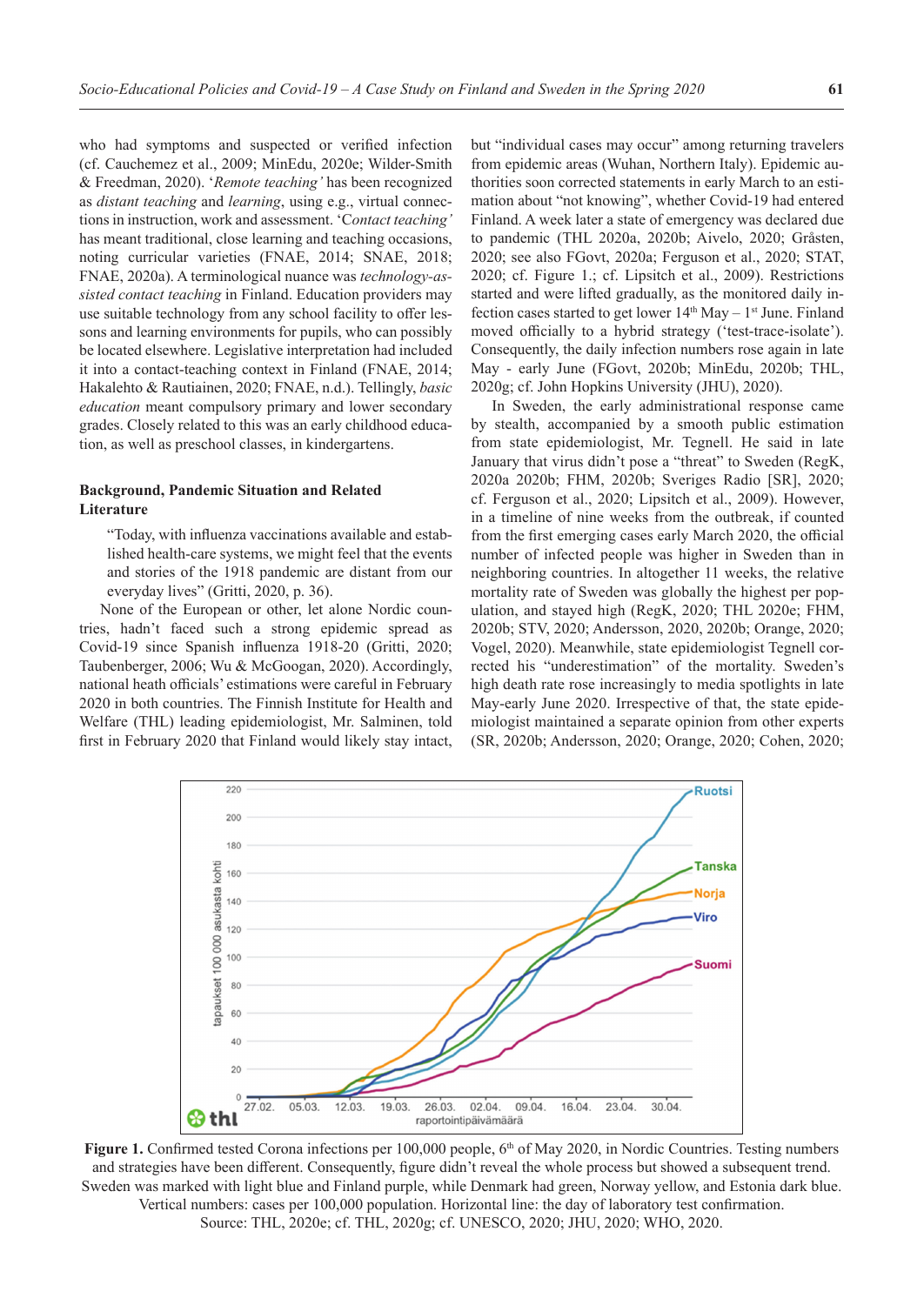**62** *IJELS 8(3):59-75*

Lindeberg, 2020). Finally, in on 26<sup>th</sup> of May, Swedish health authorities officially denied herd immunity policy (FHM, 2020c; Schulman, 2020c; SR, 2020b). A few days later, state epidemiologist also confirmed the change of Swedish strategy (Mossige-Norheim, 2020; cf. JHU, 2020).

Related literature has been interestingly multidisciplinary. The international medical research focused on virus contamination, sickness and symptoms, as well as the treatment (Anderson, Heesterbeek, Klinkenberg, & Hollingsworth, 2020; Cheng et al., (in press); Cohen & Corney, 2020; Treibel et al., 2020; Wu & McCoogan, 2020; cf. Lo et al., 2005). On the other hand, studies on socio-cultural and educational effects have been emerging, referring also to previous pandemic years and research on those years (Bruns, Kraguljac & Bruns, 2020; Burgess & Horii, 2012; Colao et al., (in press); Cauchemez et al., 2009; Ferguson et al., 2020; Lipsitch et al., 2009; Lo et al., 2005). Moreover, previous school closures during pandemics – like 1918, 1950s-1960s, 2009, 2013 – have been studied from their impacts, NPIs, and from epidemic, social, and economic viewpoints (Cauchemez et al., 2009; Lo et al., 2005; Viner et al., 2020; The Lancet, 2020; cf. Burgess & Horii, 2012; Zhang et al., 2011; Khoon Lee et al., 2011; Halder et al., 2010; cf. UNESCO, 2020; WHO, 2020). In addition, national healthcare officials have suggested strategies, like mitigation or suppression, both including temporary school closure estimations. While school closures have reduced modeled influenza outbreak peak transmissions even 29,6%, postponing the median peak up to 11 days, Imperial College London models run by Ferguson et al. (2020) suggested 2-4% decrease of pandemic mortality due to school closures in UK (Ferguson et al., 2020; cf. Cheng et al., (in press); Zhang et al., 2011; Nasifah et al., 2018; Khoon Lee et al., 2011). From the socio-educational focus of this contribution, the timing – so-called "trigger threshold" – of school closures has been more interesting than population mortality rate, however (Zhang et al., 2011; cf. Nafisah et al., 2018; Khoon Lee et al., 2011; Halder et al., 2010; Ferguson et al., 2020; The Lancet, 2020). Attached Figure 2 clarified why school closures have been used in pandemic influenza years in the  $20<sup>th</sup>$  century (Cauchemez et al., 2009). The virus was other than the one in 2020, but children have repeatedly been attacked.

Previous pandemic school closures have been understood as breaks or discontinued learning. This seemed to be a common pandemic comprehension also in 2020 (Cauchemez et al., 2009; Colao et al., (in press); Ferguson et al., 2020; Colao et al., (in press); The Lancet, 2020; Viner et al., 2020; Zhang et al., 2011; Nafisah et al., 2018; Halder et al., 2010; UNESCO, 2020). Closing types have been *total closure* (aborting all the students and staff), *class/school dismissal*  (staff remained present but students not, or only a few), *reactive closure* (after infections found in facility) and *proactive closure*. Presented Covid-19 closure types notwithstanding, "the closure of schools" meant in Finland – in this study – partial school facilities closure for upper basic education grades ( $4<sup>th</sup>$  onwards) as a proactive NPI to "flatten the curve" (JHU, 2020; Cauchemez et al., 2009; Ferguson et al., 2020; Lipsitch et al., 2009; Halder et al., 2010; Viner et al., 2020; Zhang et al, 2012; FNAE, 2020a; FNAE, 2020b; MinEdu, 2020b; MinER, 2020a; UNESCO, 2020).

Regarding socio-educational research, an entire learning, motivation and psychological human growth research tradition has been born from a *self-determination* macro *theory* (SDT), presented initially by Deci and Ryan (1985) (cf. Ryan & Deci, 2000). Autonomy, competence and relatedness have been confirmed to be crucial elements for mental and physical wellbeing in all age groups. Encouraging environment, and atmosphere have repeatedly been revealed to enhance intrinsic motivation, which has enabled meaningful learning and optimal human functioning in global context of life-long learners. Accordingly, the development of physical - and other – learning environments, teachers and families' support processes, as well as feedback, assessment, and curriculum development together with the  $21<sup>st</sup>$  century skills have been



**Figure 2.** Pandemic attacks 1918, 1957 and 1968 by age cohort percentages (Source: Cauchemez et al., 2009; cf. The Lancet, 2020; UNESCO, 2020)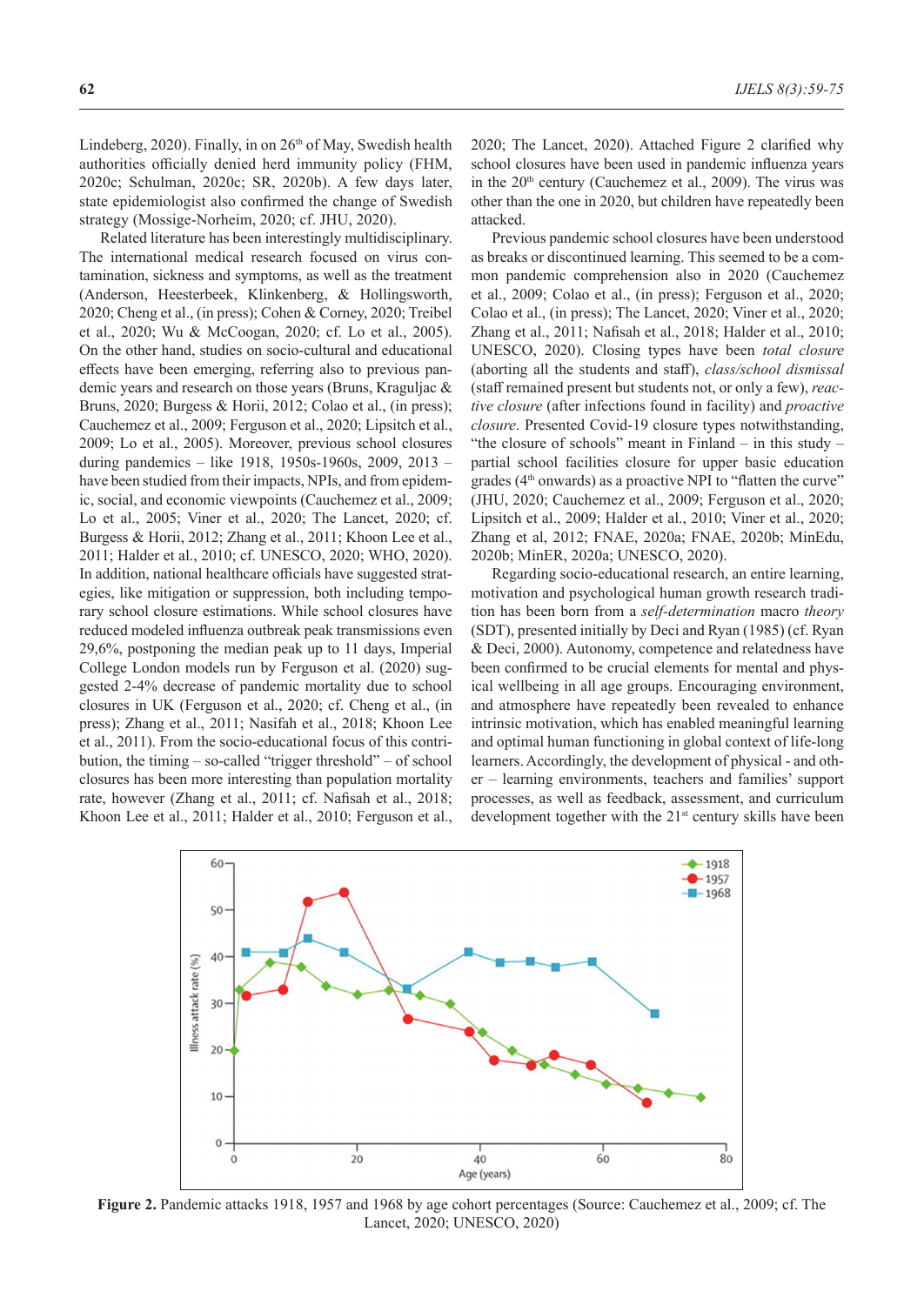widely studied (Albrecht & Kavabenick, 2019; Atjonen et al., 2019; Borman et al., 2016; Burton et al., 2006; Butler, 2019; Deci & Ryan, 1985; Dede, 2010; Gardner, 1999; Gordon, 2006; Grolnick, 1999; Hecht et al., 2019; Kaplan et al., 2019; Lamb et al., 2017; Lim, 2006; Loima, 2019, 2020; Miller, 1996; Niemi et al., 2018; Pearlman, 2010; Pyhältö et al., 2014; Ryan & Deci, 2000; Sahlberg, 2015; Sormunen et al., 2019; Tucker, 2019; Vansteenkiste et al., 2010; Lee & Tan, 2018; cf. UNESCO, 2016, 2020).

## **NATIONAL POLICIES, ARGUMENTATION AND SUPPORT IN SWEDEN AND FINLAND**

#### **National Agencies in Education Policy Implementation**

The Nordic countries have democratic representatives, and decentralized governance. Voted politicians run as Government (State Council), Parliament, and decide national policies on the grounds of officials' preparations in society sectors (EURYDICE, 2018a, 2018b). Ministries seldom have implementation mandates on themselves, however. Apart from coordinative organs, regional and local officials have implementation, adjustment, maintenance and surveillance mandates. To comprehend national policies, argumentation, and instruction analysis, a simple model of administrative National Agencies clarified the structures (Table 1).

# **Swedish Socio-Educational Policy - An Early Response, Crisscrossing Information and Collaboration in Terms of Past**

In Sweden, the National Agency of Education collaborated from March 2020 onwards closely, sharing mutual

**Table 1.** The tasks and roles of National Agencies of Education in Finland and Sweden [Source: Official websites of FNAE, SNAE, (March-May 2020), (Volmari, 2019)]

| Finnish National Agency of                                                                                                                                                                                   | Swedish National Agency of                                                                                                                                                                                                                                                                                                |
|--------------------------------------------------------------------------------------------------------------------------------------------------------------------------------------------------------------|---------------------------------------------------------------------------------------------------------------------------------------------------------------------------------------------------------------------------------------------------------------------------------------------------------------------------|
| Education, FNAE                                                                                                                                                                                              | Education, SNAE                                                                                                                                                                                                                                                                                                           |
| National core curricula,<br>learning assessment<br>outcomes with Finnish<br><b>Education Evaluation Center</b><br>(FINEEC), quality assurance<br>(with local education<br>providers)                         | National core curricula, support<br>of schools, evaluation of schools                                                                                                                                                                                                                                                     |
| Statistics, analyses, reports<br>and reviews, national<br>assisting learning materials,<br>in-service training, private<br>school licenses, teachers'<br>qualification certificates for<br>foreign teachers, | Statistics, analyses, the Board of<br>Appeal of Education complaints<br>and students' rights, Swedish<br>School Inspectorate, licenses for<br>private schools, Special needs<br>Agency (SPSM)<br>Financial support for schools,<br>in-service training, national<br>learning materials, support,<br>research on education |
| Instructive and directive                                                                                                                                                                                    | Directive and supervisory role                                                                                                                                                                                                                                                                                            |
| role growing (March-May)                                                                                                                                                                                     | growing strongly (March-May)                                                                                                                                                                                                                                                                                              |
| 2020-                                                                                                                                                                                                        | 2020-                                                                                                                                                                                                                                                                                                                     |

information for public purposes with national health officials, Civil Contingency Agency (MSB) and Crisis Information websites of state officials (FHM, 2020a; SNAE, 2020; MSB, 2020; krisinformation.se, n.d.; cf. Figure 3). In addition, public opinion was monitored frequently by officials, and observed 'trust' was informed every other week (MSB, 2020).

Tellingly, Sweden selected – for constitutional reasons and lack of time – an open social approach with some recommendations (MinER2020a; MinHS2020a; cf. MinEdu2020a, 2020b, 2020c; Lipsitch et al., 2009; cf. Ferguson et al., 2020). Sweden had strategically prepared from early February to close e.g., public institutions, if needed, by moderating temporary legislation. However, it took almost two months to gain such readiness (RegK, 2020a; MinER, 2020a; MinHS, 2020a, 2020b; Cameron & Jonsson-Cornell, 2019; cf. Lipsitch et al., 2009). Moreover, the government had limited public meetings to 50 people, urged senior citizens to stay home, set some restaurant restrictions and given other social recommendations. Official crisis and policy information given by central administration was easily available by April, since Swedish emergency authorities had spread the information in 20 domestic and foreign languages from late March onwards (krisinformation.se, n.d.; MSB, n.d.; MinER, 2020a; Lipsitch et al., 2009).

Followingly, Sweden kept basic education school facilities open, and contact teaching went on. Main official socio-educational argumentation started by telling that going to school was compulsory, while the risk of Coronavirus was low (FHM, 2020a; Lipsitch et al., 2009; Cauchemez et al., 2009; Ferguson et al., 2020; cf. Albrecht & Kavabenick, 2019; Borman et al., 2016; cf. Skollagen, 2010; SNAE, 2018). From 29<sup>th</sup> April onwards, the national officials instructed more about partial, but also total, school closures (MSB, 2020; SNAE, 2020; Lipsitch et al., 2009; Viner et al., 2020). SNAE held itself a right to close on institution, if needed. Previously, the implementation mandate had been in the hands of local administration as educational providers. To control the pandemic uncertainty, central administration activated its role (Lipsitch et al., 2009; Cauchemez et al., 2009). From the end of April, the principal of an institution, municipality, or National Agency of Education had authorization to close a whole basic education school or a part of it. Accordingly, they all could arrange remote teaching, use Saturdays and Sundays, or order other compensative arrangements for facility closures. The number of schoolwork could be revised upwards, but also reduced, according to local circumstances. Furthermore, the National Agency gave assessment instructions. In the 21<sup>st</sup> century educational terms, the external "format" and control was a more important argument for open basic education than learning and competencies mentioned in curriculum (MSB, 2020; SNAE, 2020; Skollagen, 2010; Lipsitch et al., 2009; Cauchemez et. al., 2009; Colao et al., (in press)Viner et al., 2020; cf. SNAE, 2018; Albrecht & Kavabenick, 2019; Burton et al., 2016; Hecht et al., 2019; Kaplan et al., 2019; Lim, 2006; Pearlman, 2010; also Lee & Tan, 2018). As a mid-conclusion, the socio-educational policy steps were taken to withdraw implementation mandates from the field and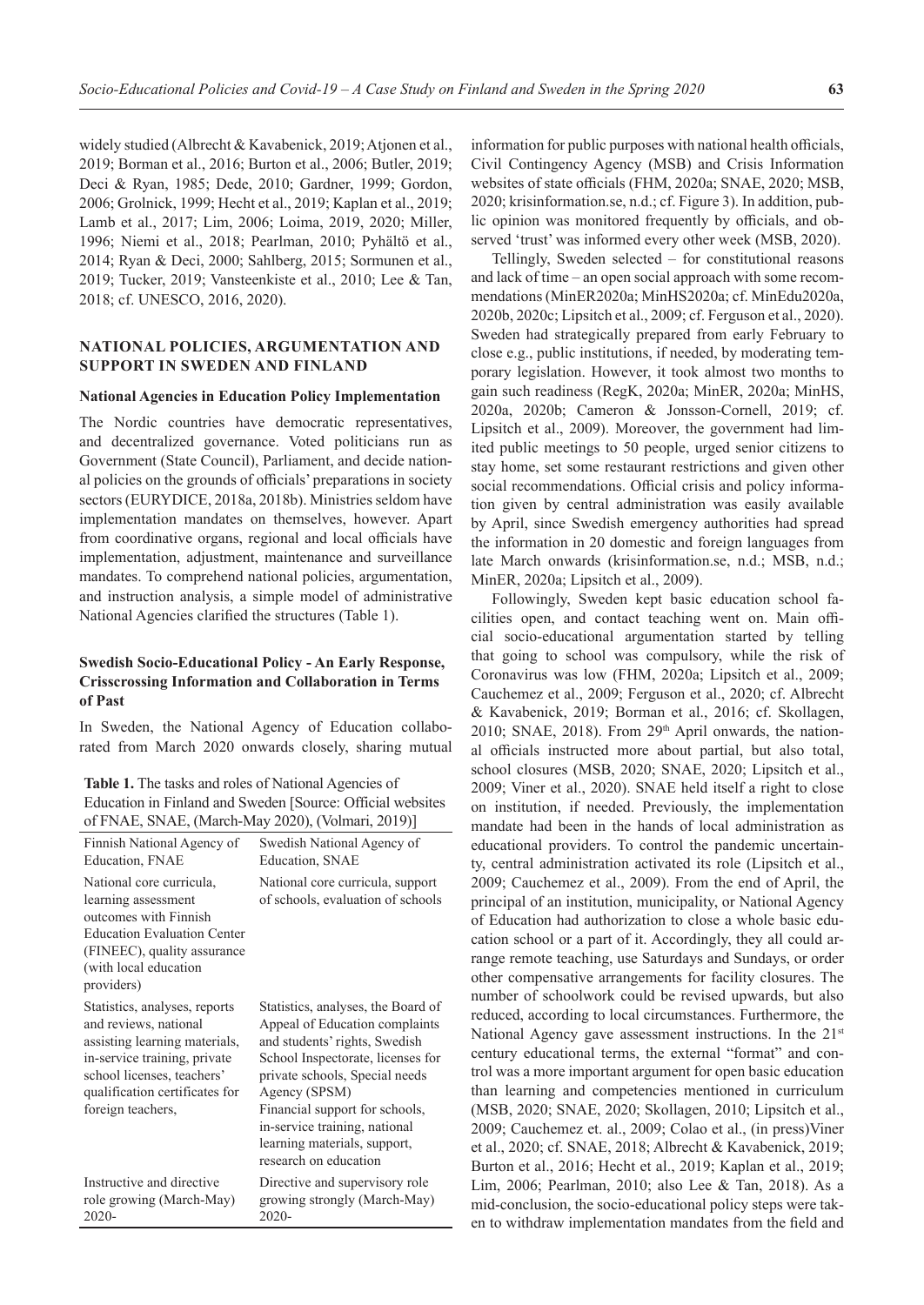

**Figure 3.** Swedish educational system, which has three separate mid-level agencies. In Finland, there is only one agency (EURYDICE, 2018a, 2018b; FNAE, 2020). Source: Specialpedagogiska skolmyndigheten, (SPSM, n.d.)

take a firmer central administration grip to gain pandemic governance control. Exceptional, gossip-sensitive learning circumstances and amotivating "compulsory" schooling notwithstanding, the policy was to keep systemic functions as normal as possible, and gradually achieve a pandemic herd immunity (cf. SNAE, 2018; Skollagen, 2010; UNESCO, 2016; Kassnert, 2020; SR, 2020b; Lipsitch et al., 2009; about motivation *ad hoc,* see Schulman, 2020; cf. Albrecht & Kavabenick, 2019; Borman et al., 2016; Hecht et al., 2019; Kaplan et al., 2019; Deci & Ryan, 1985; Ryan & Deci, 2000; Vansteenkiste et al., 2010).

Why did such a counteraction appear? Contaminated school staff, occurring deaths, infected pupils and confusing information policies had taken place, as well as total school closures up to two weeks. Those were probably the main reasons for national reinstructions on 29<sup>th</sup> of April. Crisscrossing local acts were noticed by social or other media. Moreover, the capital area students' infection cases in early April had created social unrest, since the guardians of children, or anyone else, were not informed at all. This was alarmingly amotivating, as well (Sjögren 2020; Schulman, 2020; Jällhage, 2020; Vogel, 2020; cf. Borman et al., 2016; Grolnick et al., 1999; Gardner, 1999; Zins, 2006; Ryan &Deci, 2000; Vansteenkiste et al., 2010). The same non-informative strategy was used in Uppsala, once a teacher got infected. Goteborg city told on websites that it will not inform guardians about suspected, neither confirmed, infections at schools. Individual privacy came first in pandemic circumstances, regardless of repeated curricular "sense of security*"* and family support – not to mention various studies on performance enhancement with competence, relatedness and autonomy (SVT, 2020; SNAE, 2018; Goteborg Stad, 2020; UNESCO, 2016; Albrecht & Kavabenick, 2019; Borman et al., 2016; Burton et al., 2006; Butler, 2019; Hecht et al., 2019; Lamb et al., 2017; Ryan & Deci, 2000; Vansteenkiste et al., 2010; also Loima, 2019). Children's intrinsic motivation factors, holistic and socio-emotional learning (SEL) played a minor role in contradicting official, but also non-official, information and administration puzzle (The Lancet,

2020; Viner et al., 2020; cf. Albrecht & Kavabenick, 2019; Burton et al., 2006; Kaplan et al., 2019; Pearlman, 2010; Ryan & Deci, 2000; Zins et al., 2007). Gradually, some institutions, guardians and media started to wonder, why the herd immunity wouldn't work – even if 25% of the school staff had been infected (Andersson, 2020; Schulman 2020; Fall, 2020; Jällhage, 2020; Olsson, 2020; Magnusson, 2020; Neuding, 2020; Vogel, 2020; cf. Kassnert, 2020; Lindeberg, 2020; Cauchemez et al., 2009; Ferguson et al., 2020).

In early March, when eight schools in Stockholm capital area were closed for Coronavirus risk for a single Friday, the state epidemiologist Tegnell criticized them heavily and had a meeting with capital authorities. A *reactive*, regional *school closure* had taken place against the strategy (Cauchemez et al., 2009). Tegnell had coauthored a pandemic school closure study in 2009 and seemed to be thinking that schools – and pandemic (measurements) – had remained the same as shown in Figure 2 (see also Cauchemez et al., 2009; cf. Sahlberg, 2015; Tucker, 2019; Lee & Tan, 2018). He referred to "important work" the parents were prevented from doing, if children didn't go to school, thus regarding basic education schools as daycare premises. No students' enhancing motivation and, thus, modern well-being factors were discussed in public (SNAE, 2018; Jällhage & Svahn, 2020; Läraren, 2020; Jällhage,2020; Olsson 2020; Kassnert, 2020; also, Viner et al., 2020; Cauchemez et al., 2009; cf. Albrecht & Kavabenick, 2019; Dede, 2010; Lamb et al., 2017; Grolnick, 1999). According to the main epidemiologist, only symptomatic children were to stay at home, but suspected infections were not to be tested (Kassnert, 2020; cf. UNESCO, 2016; Vogel, 2020). Furthermore, the Swedish epidemiologist seemed to have regarded compulsory contact schooling as the only valid teaching in his socio-political "hidden curriculum" (Cauchemez et al.2009; Colao et al., (in press); Kassnert, 2020; The Lancet, 2020; Viner et al., 2020; cf. Atjonen et al., 2019; Gordon, 2006; Gardner, 1999; UNESCO, 2020; also Borman et al., 2016; Dede, 2010; Kaplan et al., 2019; Miller, 1996). Subsequently, national health officials had a traditional  $20<sup>th</sup>$  century understanding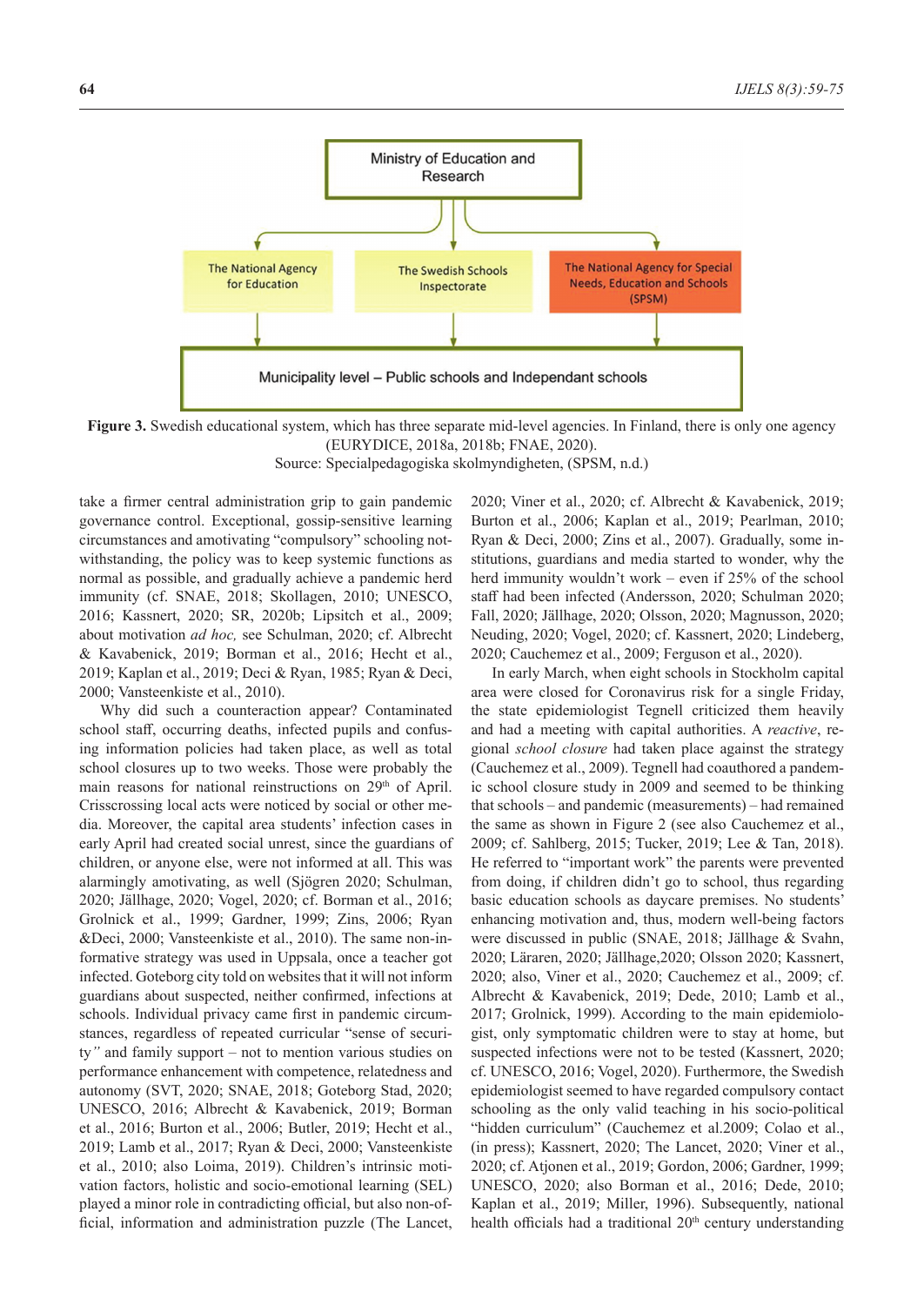of national curricula, teaching and facilities' importance as daycare and structural well-being premises for 7-16-years old (cf. Albrecht & Kavabenick, 2019; Burton et al., 2006; Lamb et al., 2017; Lim, 2006; Miller, 1996; Ryan & Deci, 2000; Lee & Tan, 2018). Apart from this throwback to the 20<sup>th</sup> century, healthcare surely had updating epidemic comprehension, but seemingly relied on the previous century epidemic school closure studies confirmed by Viner et al. (2020), leaving also students untested (FHM, 2020a; Nafisah et al., 2018; Zhang et al., 2011; The Lancet, 2020; Viner et al., 2020; cf. Goteburg stad, 2020; Gordon, 2006; SNAE, 2018; UNESCO, 2016; Vogel, 2020). Meanwhile, no studies on learning were published in the websites of SNAE. National tests at schools were cancelled, but a study on pupils' comprehension on those was published in April (SNAE, 2020a, 2020b; cf. Lim, 2006; Tucker, 2019). The Swedish educational policy in March-May relied more on contemporary non-pharmacological comprehension – of the past school closures – than innovative learning arrangements and children's tested security. Consequently, it lacked multi-professionally supported self-affirmation and ensured well-being of learners or their families (SNAE, 2018; Lipsitch et al., 2009; The Lancet, 2020; Viner et al., 2020; cf. Grolnick, 1999; Dede, 2010; Albrect & Kavabenick, 2019; Pearlman, 2010; Sahlberg, 2015).

Conclusively, the "hidden curriculum" of crucial health administration persons and their official information affected more than the updated  $21<sup>st</sup>$  century learning comprehension and curricular key competencies (Skolverket, 2020; FHM, 2020a; SNAE, 2018; UNESCO, 2020; Kassnert, 2020; Jällhage, 2020; Cauchemez et al., 2009; Ferguson et al., 2020; cf. Nafisah et al. 2018; The Lancet, 2020; Viner et al., 2020; Gordon, 2006; Grolnick et al.,1999; Colao et al., (in press); Dede, 2010; Borman et al. 2016; Ryan & Deci, 2000; Atjonen et al., 2020; Smith, 1991). In late May, the socio-political situation was already different due to internal and external pressures, added with growing foreign attention and media inquiries (JHU, 2020; Andersson, 2020; Mossige-Norheim, 2020; Fall, 2020; Lindeberg, 2020; Vogel, 2020; Reuters,  $2020$ ). Interesting enough – coincidentally – was that a university professor named "availability of teachers" to be the biggest problem in further educational development in Sweden. He told that exploring, or innovative learning environment development had been relatively modest (FHM, 2020a; MSB, 2020; Colao et al., (in press); Sjögren, 2020; Sandberg & Aschberg, 2020; Sandeberg, 2020; Colao et al., (in press); Neuding, 2020; UNESCO, 2016; cf. Dede, 2010; Albrect & Kavabenick, 2019; Burton et al., 2006; Lamb et al., 2017; Loima, 2019; Lee & Tan, 2018).

…"culture can be understood as not only habits and beliefs about perceived wellbeing, but also political, economic, legal, ethical, and moral practices and values" (Napier et al., 2014, 1607).

How was the educational policy argumentation trusted in Sweden? According to repeated corona barometers (of more than 6,000 citizens), Swedish national healthcare had more than 80% trust, National Health Officials 77% of trust, and Government 69% of trust during April - mid-May

(6,169 participants). The Civil Contingencies Agency itself had 59% of trust, as the schools enjoyed 53% of support. Overall, Swedish emergency policy operations had 70% support, which also reflected to entire official Covid-19 response (MSB, 2020). Irrespective of this, or any other publicly 'trusted' society openness, Swedish Government had instructed upper secondary schools, vocational institutes and higher education to remote teaching18<sup>th</sup> of March. Albeit the trust, selected school policy – and lack of tests on pupils and staff – gradually had increasing opposing voices towards the end of May. Then, the trust started to diminish rapidly (Sjögren, 2020; Landeberg, 2020; Andersson, 2020; Mossige-Norheim, 2020; Schulman, 2020; Fall, 2020; Skaraborgs Allehända, 2020; Jällhage & Svahn, 2020; Läraren, 2020; Jällhage, 2020; Olsson, 2020; Neuding, 2020; Reuters, 2020; guardians NN, private opinions, [Tweets], May 22-30; cf. Smith, 1991). Apart from public opinion, teachers trade unionists were not satisfied to restricted corona testing services (Jällhage & Svahn, 2020). Especially this was emphasized, when teachers didn't belong to "key professions" category in society. In late May, the "risky" professions in Sweden were reviewed, and the Ministry of Social Services reconsidered teachers' risks after deaths at schools (Läraren 2020b; cf. Lipsitch et al., 2009; Cauchemez et al., 2009; cf. Lee & Tan, 2018; about testing, see JHU, 2020, WHO, 2020).

In Swedish socio-educational policy, some single overreactions in central pandemic administration comprehension against local practices and *reactive school closures*, started the social mistrust and citizens' rejective response. Policies and educational comprehension seemed to be most conflicting, when it came to safe and innovative learning environments vs. daycare maintenance in facilities (cf. Ferguson et al., 2020; The Lancet, 2020; Viner et al., 2020). Central administration sought solutions from the past, thus spreading an outdated comprehension of educational field and teachers' profession (krisinformation.se, n.d.; MSB, 2020; SNAE, 2018, 2020a; Cauchemez et al., 2009; Colao et al., (in press); Halder et al. 2010; cf. Dede, 2010; Kaplan et al., 2019; Ryan & Deci, 2000; Pyhältö et al., 2014; Lee & Tan, 2018). Finally, previous socio-educational decisions done already in February were not officially changeable even though the pandemic research had taken big leaps (Andersson, 2020; Mossige-Norheim, 2020; Schulman, 2020; Reuters, 2020; JHU, 2020; RegK, 2020b, SNAE, 2020b; Ferguson et al., 2020). Selected "trigger thresholds" for upper school closures appeared to be too late, when compared with infection and mortality rates with neighboring countries in late May (FHM, 2020a, 2020b; THL, 2020f; JHU, 2020; Andersson, 2020; Schulman 2020; Fall, 2020; Reuters, 2020; Cauchemez et al., 2009; Ferguson et al., 2020; The Lancet, 2020; Viner et al., 2020; Zhang et al., 2011). During the socio-educational policy implementations in March-May, Swedish education and epidemiologist authorities seemed to miss a unique opportunity for the pandemic – and special education needs – data collection, as well (Vogel, 2020; cf. Burgoyne, 2020). It told a lot about internal confusion and mixed viewpoints in the central administration.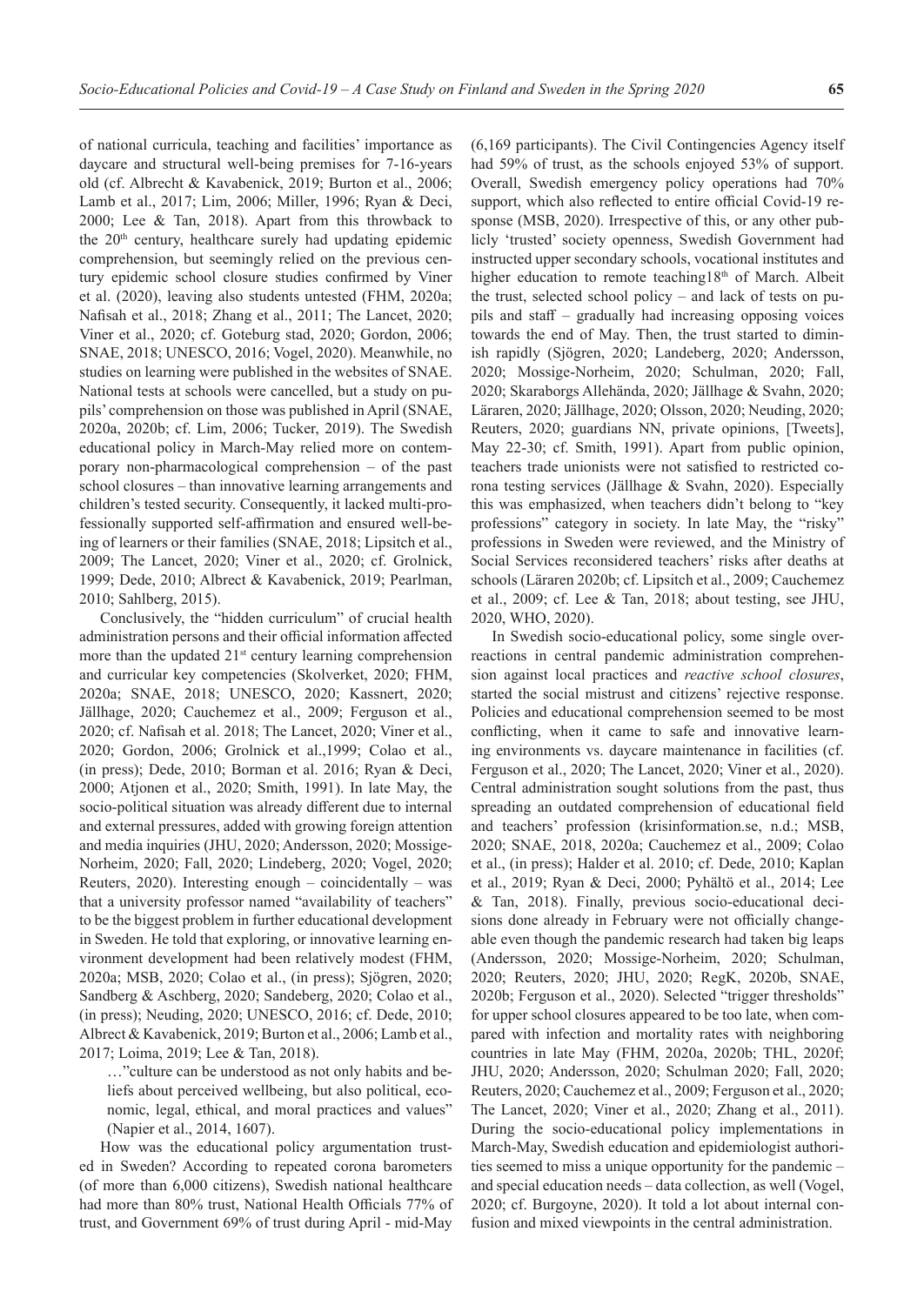# **Finnish Policy: Emergency Response, Obscure Information – and Remote Learning Success**

"The COVID-19 crisis highlights that school fulfils not only an educational mission of knowledge acquisition, but it also satisfies the socialisation needs of young people." (Colao et al., (in press), 3124)

Irrespective of Swedish schedule, Finland had closed the schools, first as a recommendation, from 16<sup>th</sup> March onwards. On the very same day, the Government declared the state of national emergency. Regional state agencies confirmed the school closures with no delay starting from 17th March (MinEdu, 2020a, 2020b; AVI, 2020). Apart from closing activities, early childhood education and lower primary grades (1-3) remained open for families, whose parents worked on critical sectors (MinER, 2020a; MinEdu, 2020b; MinEdu, 2020g; AVI, 2020; FNAE, 2020a). This kind of social comprehension of necessary, vital working sectors was mutual for Sweden and Finland. The official argumentation for proactive school *facility closure* was to restrict transmission of Covid-19 and, second, to protect the risk groups in national emergency (MinEdu,2020a, 2020b; Hakalehto & Rautiainen, 2020; cf. Cauchemez et al., 2009; The Lancet, 2020; Viner et al., 2020; also Zhang et al., 2011; Khoon Lee et al., 2011).

Tellingly, school closure instructions recommended distant teaching for everyone but allowed crucial workers to have their children in contact teaching and daycare. Minister of Education, Ms. Andersson, asked symptomatic children to stay home, as well as their parents (AVI, 2020; Andersson, n.d.). Regarding "trigger threshold" timings, the digital leap to remote teaching took place early enough to limit the virus spread, since countrywide infection rate was less than 20 confirmed cases on 17<sup>th</sup> March (cf. Figure 1). Altogether, eight (8) percent of basic education pupils attended to contact teaching during the partial closure, while 32-35 % of daycare children went to kindergartens (MinEdu, 2020b, 2020g; Viner et al, 2020; Zhang et al., 2011). Curriculum and existing teaching practices already recognized virtual learning environments, as well as transversal core competencies to exist, be used and assessed (FNAE, 2014, 2020a).

No break in teaching or learning took place in Finland (FNAE, 2014, 2020a; cf. Cauchemez et al. 2009; Nafisah et al., 2018; Ferguson et al., 2020; Viner et al., 2020). In terms of contemporary international epidemiologic comprehension (Colao et al., (in press); Ferguson et al., 2020; Viner et al., 2020), Finnish basic education made an outstanding performance difference from other countries. Irrespective of that, the leading Finnish epidemiologist followed and accompanied Ferguson et al. (2020) and Viner et al. (2020) in his recommendations and estimations, critisising media comments and his loud opposition. He had also resisted school closures in late February – early March (FNAE, 2014; Salminen, n.d.; Viner et al., 2020; cf. Yleisradio, 2020c). In line with his Swedish colleague, the Finnish epidemiologist seemed to have an outdated comprehension about the 21<sup>st</sup> century curriculum and learning activities.

FNAE, or local education providers, didn't have much time to instruct the schools and/or teachers, but distant teaching and learning started well. Local schools were prompt enough in their digital leap. University of Turku coordinated in late April a 10-day web survey, in which remote teaching and learning experiences, as well as welfare issues, were asked from. More than 50,000 pupils replied, pointing out positive learning experiences, like flexibility in timings, in addition to total absence of bullying in the remote period. In conclusion, positive experiences reflected firm intrinsic motivation for schooling during the remote learning time (Burton et al., 2006; Borman et al. 2016; Kaplan et al., 2019; Ryan & Deci, 2000; Loima, 2019; Liiten, 2020; University of Turku, 2020; cf. Colao et al., (in press); Viner et al., 2020).

On the other hand, pupils revealed in survey that they were worried about their guardians' well-being. Furthermore, they missed classmates. About 60 % of pupils had accomplished all the work during the remote learning period, while additional 35% told they completed "almost everything". Learning difficulties seemed to occur to same pupils that already had decisions or enhanced or special support in close contact teaching and learning (Basic Education Act, Sections 16-18, 1998; Liiten, 2020). On the other hand, they were justified to close contact teaching during the closure (AVI, 2020). Apart from the sound self-assessment mainstream, upper graders seemed to feel uncertain, whether they had learned "enough", likely referring to subject matter (cf. Atjonen et al., 2019; Loima, 2019). A detailed report and analysis about this survey will be delivered to education providers in October-November 2020 (Liiten, 2020; University of Turku, 2020; cf. Atjonen et al., 2019; Niemi et al., 2014; Pyhältö et al., 2014; Sormunen et al., 2019; also Miller, 1996). An overview on learning and self-assessment already revealed that upper graders had the shortest experience (1-3 years) in continuous assessment and self-assessment. Lower graders  $(4<sup>th</sup>-8<sup>th</sup>)$  had been performing it since 2016 (FNAE, 2014; Atjonen et al. 2019; Loima, 2019). According to a recent survey by FNAE, 75 % of basic education and upper secondary teachers had in late 2019 virtual learning environment tools arranged by educational providers. Almost all teachers had also used them, while project-based learning was familiar for pupils. Moreover, every teacher was familiar with continuous assessment, including self-assessment. Initiative results confirmed that already three years of curriculum assessment reform were enough to assess remote learning outcomes (FNAE, 2020d; FNAE, 2014; Atjonen et al., 2019; Loima, 2019; Niemi et al., 2018; Sormunen et al., 2019).

Local differences – regarding remote teaching and studying tools – existed, which was in line with core curriculum, and local curricula (FNAE, 2020d, 2020e; Atjonen et. al., 2019; Loima, 2020; Niemi et al., 2018; Pyhältö et al., 2014; Sahlberg, 2015; Lee & Tan, 2018). National Agency's learning materials and instructions appeared to websites in early April, but some over-instructing details were soon withdrawn (cf. Basic Education Act, Chapter 2, 1998). As was the case in March, when Government hastily drafted "trigger threshold" schedules for closure, also early opening measurements included misleading interpretations about the decentralized administration. Consequently, unnecessary instructions and/or restrictions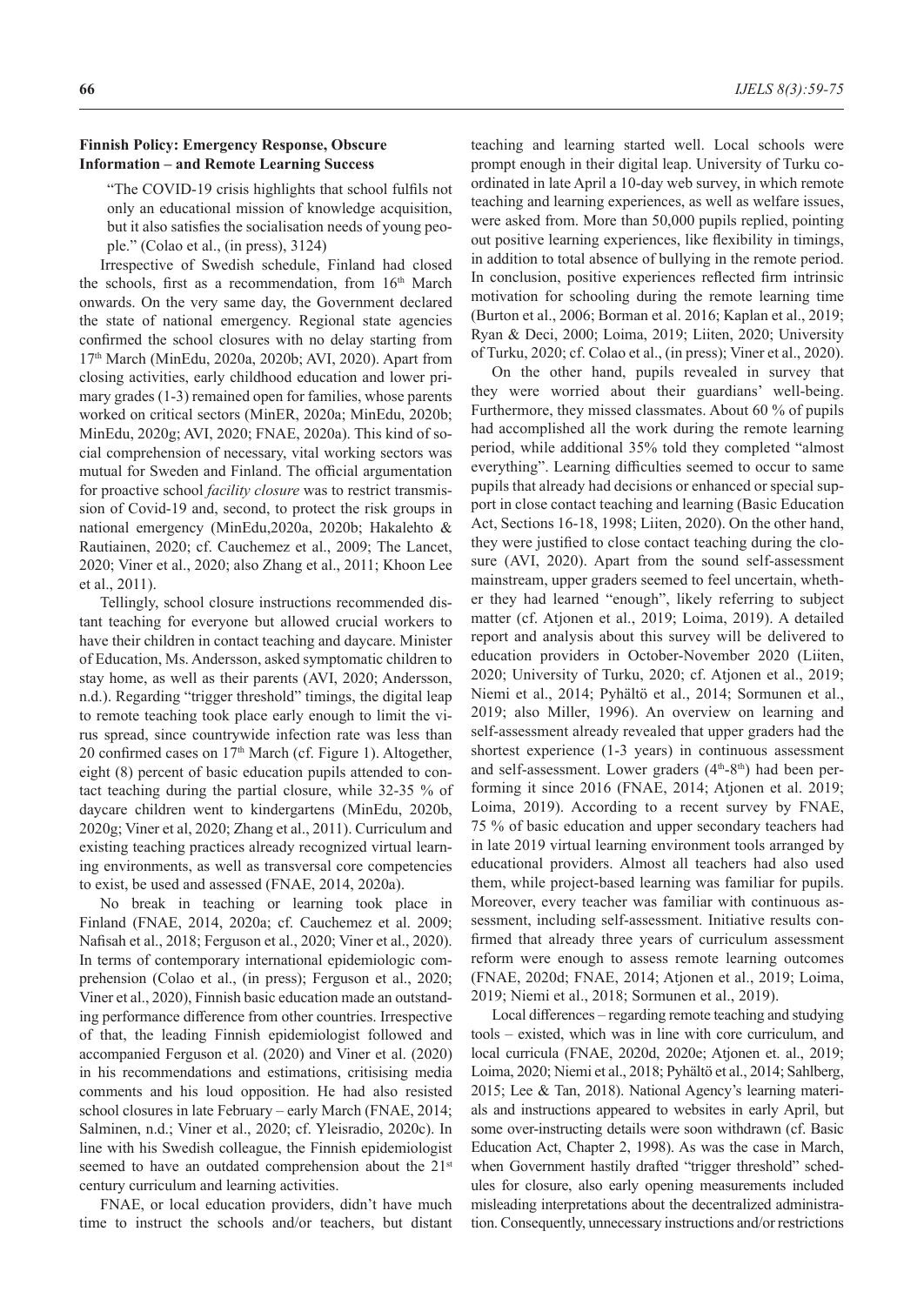on local teaching arrangements took place in reopening phase (Basic Education Act, 1998; FGov, 2020c; FNAE, 2020h; cf. Burgoune, 2020; Cauchemez et al., 2009; Hakalehto & Rautiainen, 2020; Viner et al., 2020; also, Hakalehto & Rautiainen, 2020; Smith, 1991). These misleading or irrelevant instructions were rapidly aborted from websites.

Repeated short episodes – that happened twice – gave evidence that governmental instructions, given by the Ministry and FNAE, tried to regulate more rules than their mandates allowed in an unexperienced situation of pandemic emergency (FGovt, 2020b, 2020c; MinEdu, 2020b; FNAE, 2020g, 2020h; Basic Education Act, 1998; Burgoyne, 2020; Colao et al., (in press); Cauchemez et al., 2009; Hakalehto & Rautiainen, 2020; Viner et al., 2020; Luukkainen, n.d.). For example, the Ministry initially "ordered" a closure, which had to be a "recommendation" in terms of Constitutional rights. Later, the Ministry and FNAE tried to force all the students to attend the reopened schools in May, irrespective of potential risk group members in families (cf. Viner et al., 2020). Only after the Non-Discrimination Ombudsman's (NDO, 2020) statement, the right for distant teaching as a part of regular schooling for risk group families was also evident in May. Third, overruling of children's rights and safety were the Ministry's first reopening instructions (4.5.2020) for education providers without proper safety updates but mostly "normal" arrangements. Mentioned mistakes were corrected, but guardians and teachers, as well as Teachers' Trade Union, got worried (cf. FGovt, 2020b, 2020c; FNAE 2020f, 2020g; Teachers' Trade Union (OAJ), 2020; Colao et al., (in press); Luukkainen, n.d.). At the same time, the Minister of Education, Ms. Andersson, told that central administration already had started to prepare legislation for possible remote teaching in the autumn 2020, if the pandemic situation were to worsen. This message didn't calm the worried guardians, either (Vesala, 2020; OAJ, 2020).

The distant learning period lasted until  $13<sup>th</sup>$  May in Finland (MinEdu, 2020c; AVI, 2020). Given the updated pandemic situation estimation by Finnish Institute of Health and Welfare (THL 2020c), the Government decided to change its pandemic policy in early May to a 'hybrid' strategy, starting with libraries and basic education contact teaching (MinEdu, 2020d). Argumentation was epidemic, but also Constitutional (Vesala, 2020; THL, 2020a, 2020b, 2020c, 2020e; Helsingin Sanomat, 2020b). According to Ministry, altogether, 88% of basic education pupils/students returned to schools, while 56% of early childhood children started on 14<sup>th</sup> May. The percentages of returned pupils were enough to indicate the main trend, since 75 % of educational providers had participated in this survey (MinEdu, 2020f; Burgoyne, 2020; Zhang et al., 2011; Viner et al., 2020). Children and families seemed to have waited for the contact teaching. Moreover, the Ministry, as well as local education providers, had expressed their worriedness about those (estimated 4,000) children, who needed social support and special care (MinEdu, 2020g; FNAE, 2020g; Andersson, n.d.). According to official reports, estimations and the Data, no children were "lost" during the remote teaching and learning period, however.

In the light of timings, "trigger threshold" for reopening was quite successful, since no more than 250-290 pupils got quarantined in Southern Finland, being exposed to 12 confirmed infection cases (Yleisradio, 2020b; cf. Cauchemez et al., 2009; Viner et al., 2020). Previous school closure study recommendations had considered 6-8 weeks to be an ideal time to "flatten the curve", but left it depending on the desired outcome (Nafisah et al., 2018; Zhang et al., 2012; Viner et al., 2020; UNESCO, 2020). Interestingly, Finnish Institute of Health and Welfare did not keep public records, or the specific Data, from infections at schools or exposed children. Instead of that, they summarized children into daily age cohorts. By the early June, there were 600 infected children altogether. Irrespective of the missing Data, individual teachers and National Broadcating Company kept updated statistics from schools (THL, 2020e, 2020f, 2020g; Teacher NN, private opinion, [Tweets], May 29). In terms of official hybrid strategy guidelines ('test-trace-isolate'), it was not logical to leave exposed pupils untested, however (THL, 2020f, 2020g; Teachers NN, private opinions, [Tweets], May 14-29; cf. FNAE, 2020f). While the Ministry was publicly worried about the equal treatment of children, it didn't promote active testing for students (MinEdu, 2020g; Andersson, n.d.; THL, 2020e; FNAE, 2020f). However, a single teacher had kept precise learning diary and told that 40% of daily time in school was used for handwashing (Teacher NN2, private opinion, [Tweets], May 29). Operational level took the hygienic instructions seriously.

Regardless of different approaches, socio-educational policy in Finland faced similar challenges as Sweden. Official information was contradictory, hesitating – and in the case of Finnish Institute of Health and Welfare – also late and restricted, as well as misleading. Once the school closure took place, a "safety or risky" debate started in social media, requesting – but not really receiving – more argumentised information from the authorities. Moreover, official statements hadn't been fully convincing due to previous and repeated loopholes in information (Vesanto, 2020; THL, 2020a, 2020b, 2020c, 2020e; Helsingin Sanomat, 2020b). First, there was a respirator scandal in Emergency Supply Center, which violated the credibility of responsible authorities in the Ministry of Social Affairs and Health. Second, there were visible and audible disagreements in central crisis administration. The CEO of Finnish Institute of Health and Welfare suggested suppression, and community masks, which were immediately rejected by the same Ministry (Yleisradio, 2020a; Ministry of Social Affairs and Health, 2020). In sum, administrative reliability and transparency launched questions and investigation requests (Parliamentary Ombudsman, 2020; Helsingin Sanomat, 2020). When foreign scientific media and experts told about unknown transmission roles of children, in addition to related emerging sicknesses, Finnish Health authorities told it to be safe to go to school. In the middle of contradictory information, FNAE and the Ministry mostly tried to have more instructive roles than their mandates allowed (FGovt, 2020c; Huoltovarmuuskeskus, 2020; Turunen, 2020; Vogel & Cousins-Frankel, 2020; THL, 2020a, 2020c, 2020d, 2020g;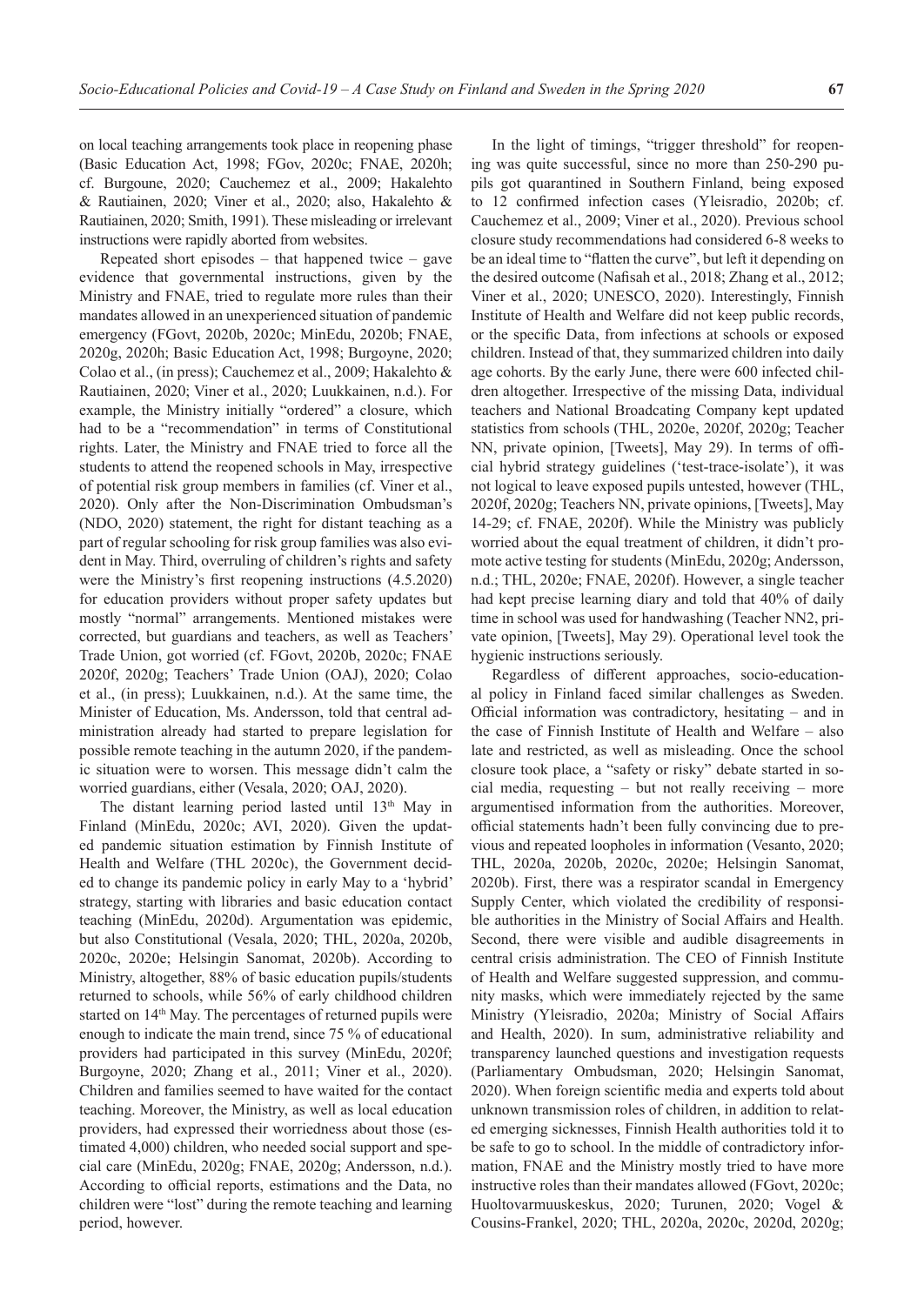Helsingin Sanomat, 2020). A numerous group of worried guardians revealed another trend, by collecting a public appeal against the school reopening policy in early May. It was delivered to the Minister of Education. The published appeal had updated, international pandemic research references with more than 11,100 signatures in eight days but no effect on decisions (Guardians NN (11,169 people), and private opinions, [Tweets], May 13). National single-mindedness had got fragile with information loopholes. Apart from those, the operational education level maintained collaboration with all guardians.

## **CONCLUSIONS AND SUGGESTIONS**

Socio-educational Covid-19 policies in Sweden and Finland had mutual trends. In terms of failures, the citizens' need for updated and argumentised information was underestimated. Another underestimation was the educational level of the 21<sup>st</sup> century guardians. The hermeneutic Data review revealed multidimensional abilities to combine the international Data beyond national releases and instructions. Worried guardians and citizens were able to act faster than responsible officials, who then blamed them. Consequently, third failure in both countries was to comprehend pandemic 'nationally' with national resources and solutions. By following an outdated comprehension of educational dynamics, Swedish authorities started to lose social trust, in addition to accountable management of epidemic situation. No reliable Data from infected/exposed pupils or citizens were available by  $6<sup>th</sup>$  of June. Finnish administration had Constitutional approach, prompt emergency response and effective local administration, which together maintained accountability as a main trend. Administration notwithstanding, educators, guardians and pupils did much better than officials expected.

Regarding success, Sweden kept society and compulsory schools open. However, social development arose uncertainty along with teachers' professional attraction, which went downhills. For Finns, the biggest success was curricular, social and operational. Regardless of confusions, the nuclear schoolwork – meaningful learning - wasn't interrupted. Basic education pupils and teachers had a sound intrinsic motivation. The University of Turku accomplished a vital survey on remote learning and well-being. Guardians supported schools, irrespective of critics on information loopholes. Finnish education broke the pandemic research comprehension of schools as contact teaching and daycare facilities. Operational level proved that curriculum worked, utilizing digital competencies and remote, social-distanced work. A remote learning period with the updated data collection was a convincing performance. Education providers' flexibility supported trust and assessment. Constitution mattered in maintaining the social trust, as well.

In conclusion, pandemic policies in the  $21<sup>st</sup>$  century Nordic countries should not rely on Anglo-Saxon medical reviews' recommendations. Experiences from March-May 2020 offered another evidence. However, further studies will be needed on remote learning, targeting its relatedness. Meanwhile, the national schools don't need to be "national". Teaching English as a foreign language (TEFL), for

example, could reach billions of pupils beyond boundaries via a single lecture. Instead of seating medical doctors into educational organizations as was proposed in The Lancet (2020), the Nordic country cases suggested the opposite. Behavioral scientists should attend to epidemiologic boards and organs. Especially they would be needed, when the future matters. It would improve the mutual understanding in exceptional circumstances.

## **REFERENCES**

- Aivelo, T. (2020). Koronaepidemia siirtyy uuteen vaiheeseen [Corona virus epidemy proceeds to a new phase]. *Tiede-lehti*. February 24, 2020, from https://rebrand.ly/ j4yiig9
- Albrecht, J. R., & Kavabenick, S.A. (2019). Relevant education in a changing world: Expanding value for the motivation sciences. In E. N. Gonida, & M. S. Lemos. (Eds.) *Motivation in education at a time of global change: A theory, research, and implications for practice, volume 20* (pp. 33-52). Bingley, UK: CPI Group.
- Andersson, H.L. (2020, May 27). Sverige har haft flest dödä - två veckor in rad [Sweden has had highest death rate – two weeks in a row]. *Expressen.* https://rb.gy/g2nzww
- Andersson, L. [@liandersson] (n.d.). *Tweets* [lianderson]. Retrieved from March 17 to June 5, 2020.
- Anderson, R. M., Heesterbeek, H., Klinkenberg, D., & Hollingsworth, T. D. (2020). How will country-based mitigation measures influence the course of the COVID-19 epidemic? *The Lancet, 395* (10228), 931- 934. https://doi.org/10.1016/s0140-6736(20)30567-5
- Atjonen, P., Laivamaa, H., Levonen, A., Orell,S., Saari, M., Sulonen, K., Tamm, M., Kamppi, P., Rumpu, N., Hietala, R., & Immonen, J. (2019). *"että tietää, missä on menossa". Oppimisen ja osaamisen arviointi perusopetuksessa ja lukiokoulutuksessa.* ["So that we know where we stand" Assessment of learning and competence in basic education and general upper secondary education.]. KAR-VI 7. [Finnish Education Evaluation Centre (FINEEC) 7]. https://karvi.fi/app/uploads/2019/04/KARVI\_0719.pdf
- Aluehallintovirasto. (AVI). (2020). Aluehallintovirastot tekivät tartuntalain mukaiset jatkopäätökset yleisötilaisuuksien kieltämisestä ja oppilaitosten sulkemisesta [Regional State Administrative Agencies made decisions by denying public events and institutional closures]. Retrieved April 9, 2020, from https://www. avi.fi/web/avi/-/aluehallintovirastot-tekivat-tartuntatautilain-mukaiset-jatkopaatokset-yleisotilaisuuksien-kieltamisesta-ja-oppilaitosten-tilojen-sulkemisesta
- Basic Education Act 628/1998 (Amendments up to 1136/2010). https://rebrand.ly/internetservice3990c
- Borman, G. D., Grigg, J., & Hanselman, P. (2016). An effort to close achievement gaps at scale through self-affirmation. *Educational Evaluation and Policy Analysis*, *38*(1), 21-42. https://doi.org/10.3102/0162373715581709
- Bruns, D. P., Kraguljac, N. V., & Bruns, T. R. (2020). COVID-19: Facts, cultural considerations, and risk of stigmatization. *Journal of Transcultural Nursing, 31*(4), 326-332. https://doi.org/10.1177/1043659620917724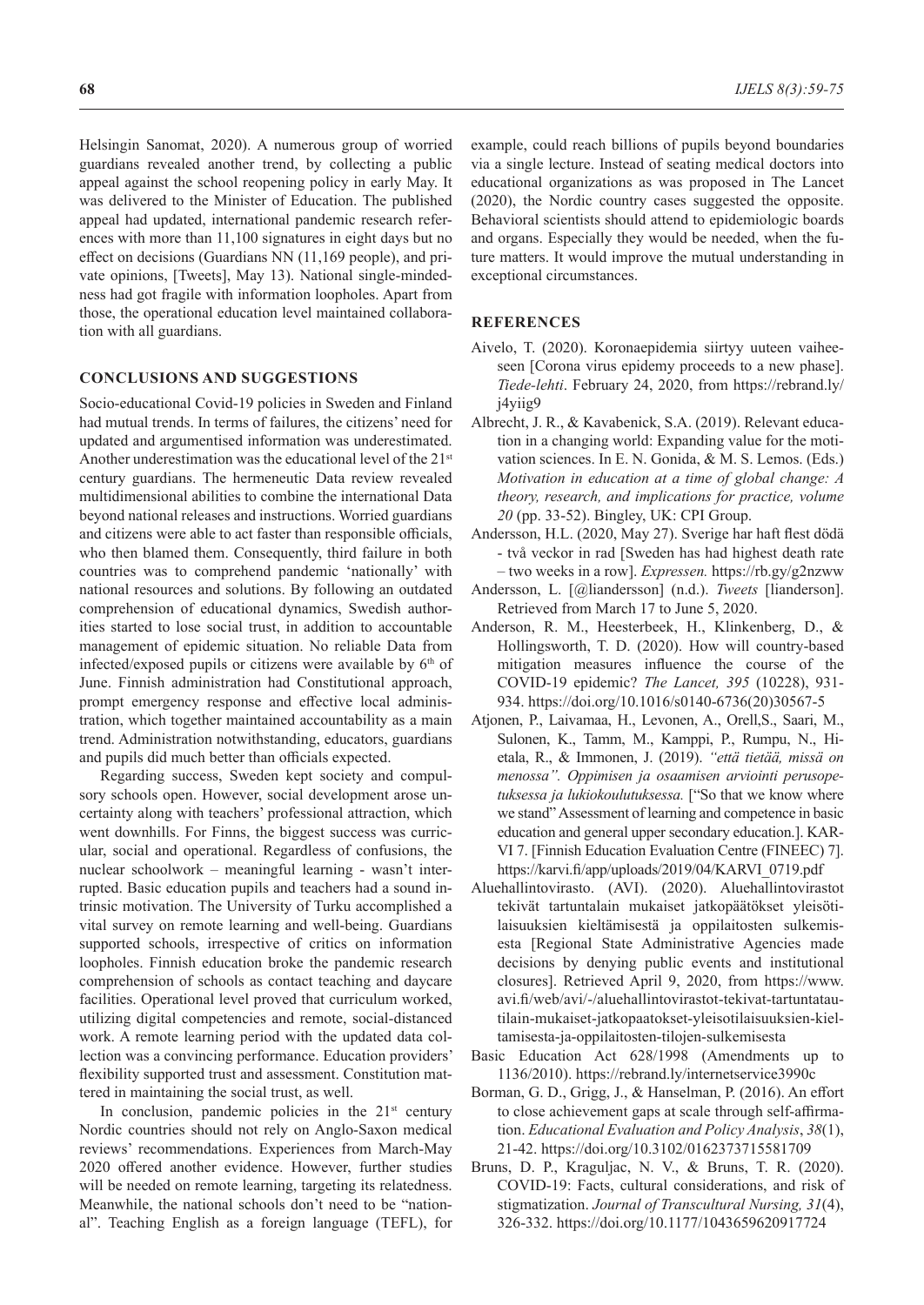- Burgess, A., & Horii, M. (2012), Risk, ritual and health responsibilisation: Japan's 'safety blanket' of surgical face mask-wearing. *Sociology of Health & Illness, 34*(8), 1184-1198. https://doi.org/10.1111/j.1467- 9566.2012.01466.x
- Burton, K.D., Lydon, J. E., D'Alessandro, D.U., & Koestner, R. (2006). The differential effects of intrinsic and identified motivation on well-being and performance: Prospective, experimental, and implicit approaches to self-determination theory. *Journal of Personality and Social Psychology, 91,* 750-62. https://doi. org/10.1037/0022-3514.91.4.750
- Butler, R. (2019). Gender, Motivation and Society: New and continuing challenges. In E. N. Gonida, & M. S. Lemos. (Eds.). *Motivation in education at a time of global change: Theory, research, and implications for practice, volume 20* (pp*.* 129-141). Bingley, UK: CPI Group.
- Burgoyne, J. (2020, May 29). Measurement of learning: A different approach to improvement. *Centre for Public Impact*. https://rb.gy/ug26hy
- Cameron, I., & Jonsson-Cornell, A. (2019, May 7). Sweden and COVID 19: A constitutional perspective. *Verfassungsblog on Matters Constitutional.* https:// verfassungsblog.de/sweden-and-covid-19-a-constitutional-perspective/
- Cauchemez S., Ferguson N., Wachtel C., Tegnell, A., Saour G., Duncan, B., & Nicoll, A. (2009). Closure of schools during an influenza pandemic. *The Lancet Infectious Diseases, 9*(8), 473-481. https://doi.org/10.1016/ S1473-3099(09)70176-8
- Cheng, V.C., Wong, S.C., Chuang, V.W., So, S.Y., Chen,J.H., Sridhar, S., To, K.K., Chan, J.F., Hung, I.F., Ho, P.L., & Yuen, K.Y. (in press). The role of community-wide wearing of face mask for control of coronavirus disease 2019 (COVID-19) epidemic due to SARS-CoV-2. *Journal of Infection.* https://doi.org/10.1016/j. jinf.2020.04.024
- Cohen, M., & Corey, L. (2020). Combination prevention for COVID-19. *Science, 368*, (6491), 551. https://doi. org/10.1126/science.abc5798
- Colao, A., Pulimeno, M., Colazzo, S., Miani, A., & Giannini, S. (in press). Rethinking the role of the school after COVID-19. The Lancet Public Health. https://doi. org/10.1016/S2468-2667(20)30124-9
- Deci, E. L., & Ryan, R. M. (1985). *Intrinsic motivation and self-determination in human behavior*. New York, NY: Plenum.
- Dede, C. (2010). Comparing frameworks for  $21<sup>st</sup>$  century skills. In J. Bellanca, & R. Brandt (Eds.), *21st Century Skills: Rethinking how students learn* (pp. 51-75). Bloomington, IN: Solution Tree Press.
- Emergency Powers Act of Finland (1080/1991). https:// https://rebrand.ly/internetservice076c2
- EURYDICE. (2018a, August 7). *Sweden: Administration and governance at central and/or regional level.* https:// eacea.ec.europa.eu/national-policies/eurydice/content/ administration-and-governance-central-andor-regional-level-80\_en
- EURYDICE (2018b, January 24). *Finland: Organisation and governance.* https://eacea.ec.europa.eu/national-policies/ eurydice/finland/organisation-and-governance\_en
- Fall, T. (2020, May 28). Professorn: Tryck ner covid-19 med aktiv smittspårning. [Professor: Beat the covid-19 with act]. *Dagens Nyheter.* https://www.dn.se/nyheter/ sverige/professorn-tryck-ner-covid-19-med-aktivsmittsparning/
- Ferguson, N., Laydon, D., Nedjati-Gilani, G., Imai, N., Ainslie, K., Baguelin, M,… Ghani, A. (2020). I*mpact of non-pharmaceutical interventions (NPIs) to reduce COVID-19 mortality and healthcare demand*. Imperial College London. https://doi.org/10.25561/77482.
- Finnish Border Guard (RAJAa). (n.d.). *Guidelines for Border traffic*. Retrieved May 7, 2020, from https://www.raja.fi/ current issues/guidelines for border traffic/13\_5
- Finnish Border Guard (RAJAb) (n.d.). *Instructions for border traffic issued by the Border Guard in accordance with the Government decision of 7 May 2020.* Retrieved May13, 2020, from https://www.raja.fi/current\_issues/ guidelines\_for\_border\_traffic
- Finnish Government. (FGovt). (2020a, March 13). *Prohibiting public events in Finland: Ministry of Social Affairs and Health sent guidelines to the regional state administrative agencies.* Retrieved March 14, 2020, from https:// valtioneuvosto.fi/en/article/-/asset\_publisher/1271139/ yleisotilaisuuksien-kieltaminen-stm-on-lahettanyt-toimenpideohjeet-aluehallintovirastoille
- Finnish Government. (2020b, April 7). *Government decided on tightening restrictions on border traffic along the border with Sweden and Norway and on steps to secure medical care in Åland.* Retrieved May 7, 2020 from, https:// valtioneuvosto.fi/en/article/-/asset\_publisher/10616/ hallitus-linjasi-rajaliikenteen-tiukennuksista-ruotsin-ja-norjan-vastaisella-rajalla-ahvenanmaan-sairaanhoito-turvataan
- Finnish Government. (2020c). *Ohje koulutuksen järjestäjille.*  [Instruction for education providers]. Retrieved May 4, 2020, from https://vnk.fi/documents/10616/20764066/ Ohje+koulutuksen+j%C3%A4rjest%C3%A-4jille+040520.pdf
- Finnish National Agency of Education (FNAE). (2014). *Perusopetuksen opetussuunnitelman perusteet 2014* [Basic Education Curriculum of Finland 2014]. https://www. oph.fi/sites/default/files/documents/perusopetuksen\_opetussuunnitelman\_perusteet\_2014.docx
- Finnish National Agency of Education. (2020a, March 25). *School Premises in Finland closed to prevent the spread of coronavirus.* Retrieved May 11, 2020, from https://www.oph.fi/en/news/2020/school-premises-finland-closed-prevent-spread-coronavirus
- Finnish National Agency of Education. (2020b, May 8). *COVID-related restrictions on education gradually lifted in Finland from14.5.2020.* Retrieved May 14, 2020, from https://www.oph.fi/en/news/2020/covid-related-restrictions-education-gradually-lifted-finland-1452020
- Finnish National Agency of Education. (2020c). *Pandemia ja kriisityö webinaari-sarja.*[Webinar set for pandemic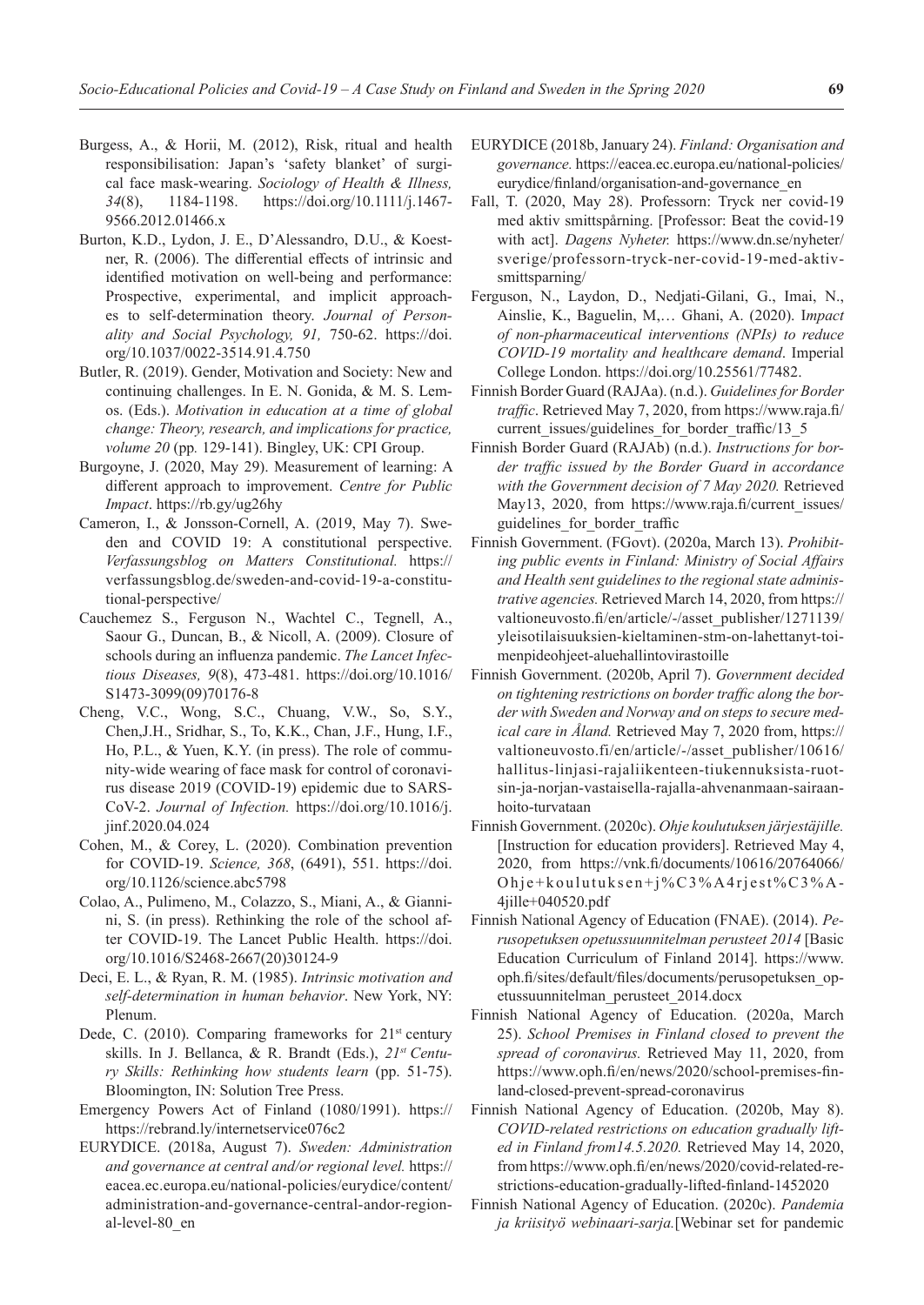and crisis management]. Retrieved May 18, 2020, from https://www.oph.fi/fi/tapahtumat/2020/pandemia-ja-kriisityo-webinaarisarja

- Finnish National Agency of Education. (2020d, June 1). *Opetushallituksen kysely tarjoaa kattavan kuvan oppimateriaalitilanteesta juuri ennen etäopetukseen siirtymistä*  [Inquiry of learning materials in late 2019 gave a sound perspective for learning materials right before remote teaching. News 1.6.2020]. Retrieved June 1, 2020, from https://www.oph.fi/fi/uutiset/2020/opetushallituksen-kysely-tarjoaa-kattavan-kuvan-oppimateriaalitilanteesta-juuri-ennen
- Finnish National Agency of Education. (2020e, April 3). *Oppilaan arviointi perusopetuksessa poikkeusolojen aikana* [Student assessment under exceptional circumstances]. Retrieved May 25, 2020, from https://www. oph.fi/fi/oppilaan-arviointi-perusopetuksessa-poikkeusolojen-aikana
- Finnish National Agency of Education. (2020f, May 15). *Oppivelvollisuus ja poissaolot 14.5.2020 alkaen* [Compulsory education and absences 14.5.2020 onwards]. Retrieved 15.5.2020 from, https://www.oph.fi/fi/oppivelvollisuus-ja-poissaolot-perusopetuksesta-1452020-alkaen
- Finnish National Agency of Education. (2020g, May 20). *Lähiopetukseen on palattu – huomioita perusopetuksen ja varhaiskasvatuksen järjestäjille.* [A return to contact teaching – notes for basic education and early childhood education providers]. Retrieved June 1, 2020, from https://www.oph.fi/fi/uutiset/2020/lahiopetukseen-palattu-huomioita-perusopetuksen-ja-varhaiskasvatuksen-jarjestajille
- Finnish National Agency of Education. (n.d.). *Lähiopetukseen palaaminen perusopetuksessa* [Returning to contact teaching in basic education]. Retrieved May 13, 2020, from https://www.oph.fi/fi/koulutus-ja-tutkinnot/145-alkaen-lahiopetukseen-palaaminen-perusopetuksessa
- Folkhälsomyndigheten [National Health Officials of Sweden] (FHM). (2020a). *Information till förskola, grundskola och gymnasier om covid-19.* [Covid-19 information for schools and preschools]*.* Retrieved May 17, 2020, from https://www.folkhalsomyndigheten.se/ smittskydd-beredskap/utbrott/aktuella-utbrott/covid-19/ verksamheter/information-till-skola-och-forskola-omden-nya-sjukdomen-covid-19/
- Folkhälsomyndigheten [National Health Officials of Sweden]. (2020b, May 22). *Statistik, covid-19 veckoraporter, vecka 18.* [Statistics, Covid-19 weekly reports, week 18]. Retrieved May 28, 2020, from https://www.folkhalsomyndigheten.se/folkhalsorapportering-statistik/statistik-a-o/sjukdomsstatistik/covid-19-veckorapporter/
- Folhälsomyndigheten [National Health Officials of Sweden]. (2020c, May 13). *Folkhälsomyndigheten: "Liten andel som är asymptomatiska".* [A minor part remains asymptomatic]. Retrieved May 26, 2020, from https:// www.svt.se/nyheter/folkhalsomyndigheten-liten-andel-som-ar-asymptomatiska
- Gayle, V., & Lambert, P. (2018). *What is quantitative longitudinal data analysis?* New York, NY: Bloomington.
- Cohen, N. (2020, May 23). Sweden's Covid-19 policy model for right. It's also a deadly folly. *The Guardian.* https:// www.theguardian.com/world/commentisfree/2020/ may/23/sweden-covid-19-policy-model-for-right-alsoa-deadly-folly
- Gardner, H. (1999). *Intelligence reframed: Multiple intelligences for the 21st century.* New York, NY: Basic books.
- Goble, E., & Yin, Y. (2014). Introduction to hermeneutical phenomenology: A research methodology best learned by doing it. *IQM: The Qualitative Research Blog.* https://iiqm.wordpress.com/2014/10/16/introduction-to-hermeneutic-phenomenology-a-research-methodology-best-learned-by-doing-it/
- Gordon, D. (2006). The concept of the hidden curriculum. *Journal of Philosophy of Education,*16, 187-198. https:// doi.org/10.1111/j.1467-9752.1982.tb00611.x
- Gritti, M. (2020). Stories of the 1918 influenza pandemic and its legacy. *The Lancet Infectious Disease,* 20(1), 36- 37. https://doi.org/10.1016/S1473-3099(19)30710-8
- Grolnick, W. S., Kurowski, C. O., & Gurland, S. T. (1999). Family processes and the development of children's self-regulation. *Educational Psychologist, 34*(1), 3–14. https://selfdeterminationtheory.org/SDT/documents/1999\_GrolnickKurowskiGurland\_EP.pdf
- Gråsten, H. (2020, March 4). THL:n osastojohtaja hissuttelusyytöksistä: Emme voi tietää varmaksi, ettei Suomessa ole koronavirus-epidemiaa. [THL Department leader about accusations: We cannot know for certain, whether there is, or isn't corona epidemic in Finland]. *Satakunnan Kansa.* https://www.satakunnankansa.fi/a/6c5b1fb0-7f5c-4ed1-b2cd-985050bb8359
- Göteborg's Stad (2020). *Om grundskoleförvaldning ock coronaviruset.* [About basic education school administration and corona virus]. Retrieved May 16, 2020, from https://goteborg.se/wps/portal/press-och-media/ aktuelltarkivet/aktuellt/18b9930e-d34c-4d6a-817a-c1b 8e74e5f9f/!ut/p/z1/pZFdT4MwFIZ\_ixdcQk9bKK13Y-MyyOQRHUMaNKax8JHyFMU389XYaEzVmLnqSc5I27\_Oci4MylKKsl09NJedm6GWr39uMPRIf7riP-PQjvo2tYrm9sEm8oWcQEPbwFEvwRCCMGy1VEktvAo4xjlP2Dx7FzHg9fygN\_Q3wKsAjJX\_jPpvP4E-4HstH712wJ9ATIFV0GFslHOtdn05YBSzHMhK-ChzR-3CtHdMmhy70ixwzpVrK6cU5dHd5J31XHQW-WAQcbrsEKGNcUCHso9nrc8q1eVKlmtRkHSZ98nqex\_2lAQZ0smmtahiqVlnF0L1\_6HnQPRrAOTPgJ-0097GeUfqPR2CW60pd1GczO1rt4BdbwkWg!/dz/d5/ L2dBISEvZ0FBIS9nQSEh/
- Hakalehto, S., & Rautiainen, P. (2020). *Koulujen avaamisesta.* [About the opening of schools]. *Perustuslakiblogi.*  https://perustuslakiblogi.wordpress.com/2020/05/08/suvianna-hakalehto-pauli-rautiainen-koulujen-avaamisesta/
- Halder, N., Kelso, J. K., & Milne, G. J. (2010). Developing guidelines for school closure interventions to be used during a future influenza pandemic. *BMC Infectious Diseases, 10*, 1-14. https://doi.org/10.1186/1471-2334- 10-221
- Hellberg, L. (2020, June 2). Sveriges PISA framgong bygger på falska siffror [Swedish PISA success built of falsified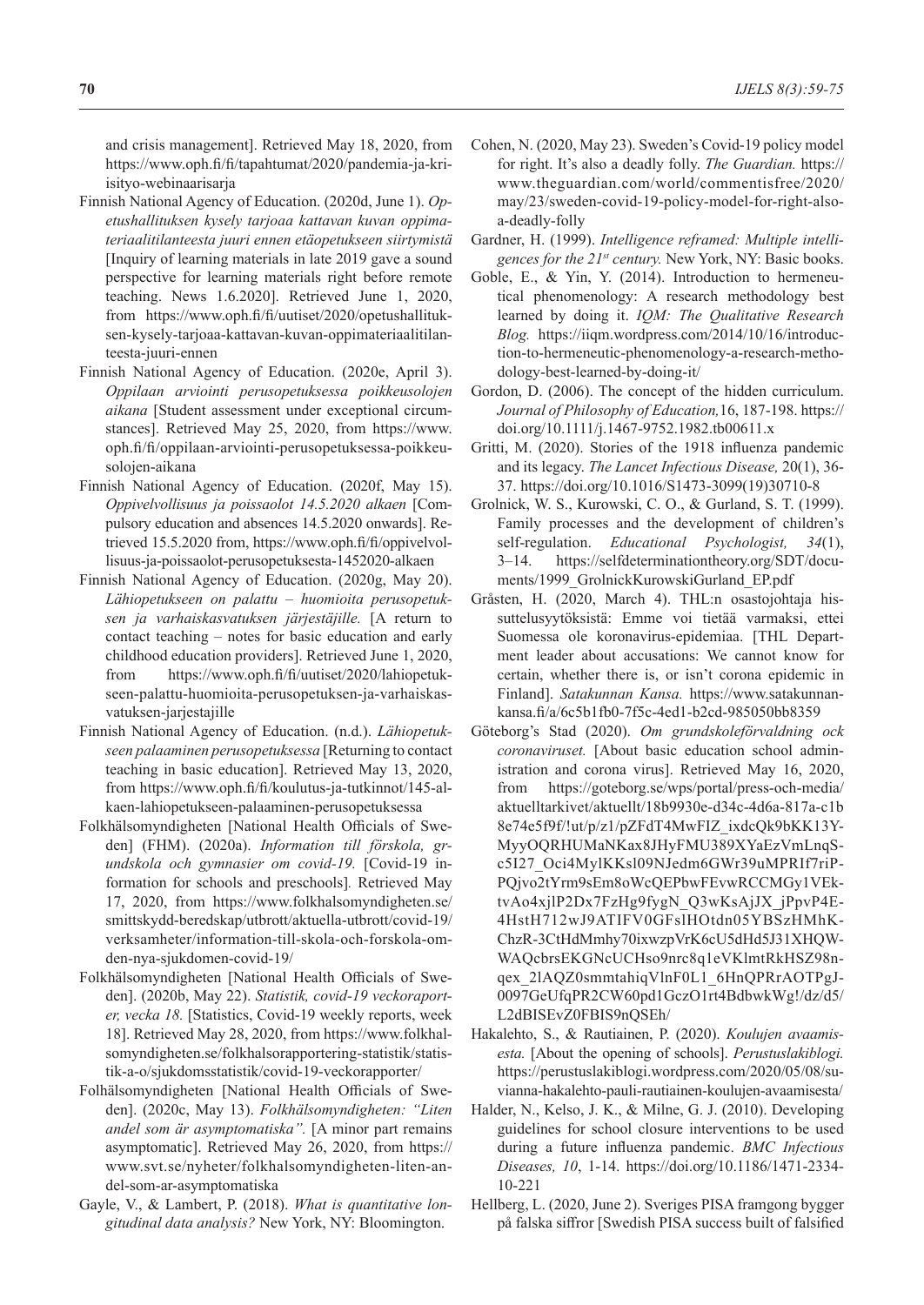figures]. *Expressen.* https://www.expressen.se/nyheter/ qs/sveriges-pisa-framgang-bygger-pa-falska-siffror/

- Hecht, C., A., Prininski, S., J., & Harackiewicz, J. M. (2019). Understanding long-term effects of motivation interventions in a changing world. In E. N. Gonida, & M. S. Lemos (Eds.) *Motivation in education at a time of global change: A Theory, research, and implications for practice* (83-92). Bingley, UK: CPI Group.
- Heidegger, M. (1993). What calls for thinking. In M. Heidegger. *Basic writings* (370-391). London, UK: Routledge.
- Hellberg, L. (2020, June 2). Sveriges PISA framgong bygger på falska siffror [Swedish PISA success built of falsified figures]. *Expressen.* https://www.expressen.se/nyheter/ qs/sveriges-pisa-framgang-bygger-pa-falska-/
- Helsingin Sanomat (2020, March 16-June 3). *Lukijan mielipide* [Readers' opinion(s)]. Retrieved March 16 – 3 June 3, from https://www.hs.fi/mielipide/
- Huoltovarmuuskeskus [National Emergency Supply Center]. (2020, April 14). *Report completed on the national emergency supply agency activities regarding the procurement of protective equipment*. Retrieved June 3, 2020, from https://www.nesa.fi/report-completed-on-the-national-emergency-supply-agencys-activities-regarding-the-procurement-of-protective-equipment/siffror
- John Hopkins University (JHU) (2020). *Coronavirus research center.* Retrieved June 1, 2020, from https://coronavirus.jhu.edu/testing/international-comparison
- Jällhage, L. (2020, May 6). Nu öppnar Kågesskolan igen efter coronadödfallet [Now opens Kågel School again after a corona death]. *Lärären.* https://www.lararen.se/ nyheter/coronaviruset/efter-larardoden--nu-oppnar-kageskolan-igen
- Jällhage, N., & Svahn, N. (2020, May 19). MSB: Lärare ska inte prioriteras [teachers should not have priority (in testing)]. *Lärären.* https://www.lararen.se/nyheter/coronaviruset/yrkena-som-ska-provtas---hela-listan
- Kaplan, A., Garner, J. K., & Brock, B. (2019). Identity and motivation in a changing world. A complex dynamic systems perspective. In E. N. Gonida, & M. S. Lemos (Eds.) *Motivation in education at a time of global change: Theory, Research, and Implications for Practice* (pp. 101-122). Bingley, UK: CPI Group.
- Kassnert, J. (2020, March 6). Experten:"Ingen anledning till at hålla skolorna stängda" [Expert: "no reason to keep the school closed"]. *Mitti* i *Stockholm.* https://mitti.se/ nyheter/stangningen-skolor-statsepidemiologen/
- Khoon Lee, G.K., Hun, T., & Lees, M. (2011) Temporal factors in school closure policy for mitigating the spread of influenza. *Journal of Public Health Policy 32,* 180–197. https://doi.org/10.1057/jphp.2011.1
- Krisinformation.se [Emergency information from Swedish authorities] (n.d.). Public Health Agency recommendations. Retrieved May 25, 2020, from https://www.krisinformation.se/en
- Lamb, S., Maire, Q., & Doecke, E. (2017). *Key skills for the 21st century: An evidence-based review.* Melbourne, Australia: Victoria University.
- Langdridge, D. (2007). *Phenomenological psychology: Theory, research and method.* Harlow, UK: Pearson Education Ltd.
- Lee, W. O & Tan, J. P. L. (2018). The new roles for twenty-first century teachers: Facilitator, knowledge broker, and pedagogical weaver. In H. Niemi, A. Toom, A. Kallioniemi & J. Lavonen (Eds.) *The Teachers' Role in the Changing Globalizing World. Resources and Challenges Related to the Professional Work of Teaching* (pp. 11- 32). Leiden, the Netherlands: Printforce.
- Liiten, M. (2020, May 14). *Näin etäkoulu sujui: Kymmenettuhannet suomalaislapset vastasivat kyselyyn, grafiikat näyttävät ilot ja murheet.* [This was how remote schooling worked: Tens of thousands of Finnish children replied, graphics indicated]. *Helsingin Sanomat.* https:// www.hs.fi/politiikka/art-2000006506771.html
- Lim, T. K. (2006). Gifted students in a community of inquiry. *Journal of Educational Policy,* 3, 67-80.
- Lind, A.-S., & Namli, E. (2017). Mänskliga rättigheter i offentlig förvaltning. In A.S. Lind & E. Namli (Eds), *Mänskliga rättigheter i det offentliga Sverige*. [Human Rights in official Sweden] (pp.15–20). http://urn.kb.se/ resolve?urn=urn:nbn:se:uu:diva-322859
- Lindeberg, R. (2020, June 3). Man behind Sweden's virus strategy says he got some things wrong. *Bloomberg.*  https://www.bloomberg.com/news/articles/2020-06-03/ man-behind-sweden-s-virus-strategy-says-he-gotsome-things-wrong
- Lipsitch, M., Riley, S., Cauchemez. S., Ghani, A.C., & Ferguson, N. M. (2009). Managing and reducing uncertainty in an emerging influenza pandemic. *New England Journal of Medicin*e. DOI: 10.1056/NEJMp0904380
- Lo, J. Y., Tsang, T. H., Leung, Y. H., Yeung, E. Y., Wu, T., & Lim, W. W. (2005). Respiratory infections during SARS outbreak, Hong Kong, 2003. *Emerging infectious diseases*, *11*(11), 1738–1741. https://doi.org/10.3201/eid1111.050729
- Loima, J. (2019). Encouraging enough? A case study on parental feedback on new assessment in Finnish basic education. *International Journal of Education and Literacy Studies, 7*(2), 189-196. http://dx.doi.org/10.7575/aiac. ijels.v.7n.2p.189
- Loima, J. (2020). Innovation, Recreation, Interpretation? A Case Study on the Origins and Implementation of Transversal Core Competencies in Finnish Basic Education Core Curriculum Reform 2016. *International Journal of Education and Literacy Studies, 8*(1), 180-189. http:// dx.doi.org/10.7575/aiac.ijels.v.8n.1p.180
- Luukkainen, O. [@olliLuukkainen]. (n.d.). *Tweets* [olli-Luukkainen]. Retrieved from May 8 - 29, 2020.
- Läraren (2020, May 19). Riskgruppersättning lanseras snart [Risk group estimation will be produced soon]. *Läraren.* https://www.lararen.se/nyheter/coronaviruset/ bekraftat-riskgruppsersattning-lanseras-snart
- Magnusson, A.H. (2020, May 29). Vi är tusentals som aldrig tycks att bli friska igen [There are dozens of us, who will never be healthy again – help us]. *Expressen.* https:// www.expressen.se/debatt/vi-ar-tusentals-som-aldrig-tycks-bli-friska-hjalp-oss/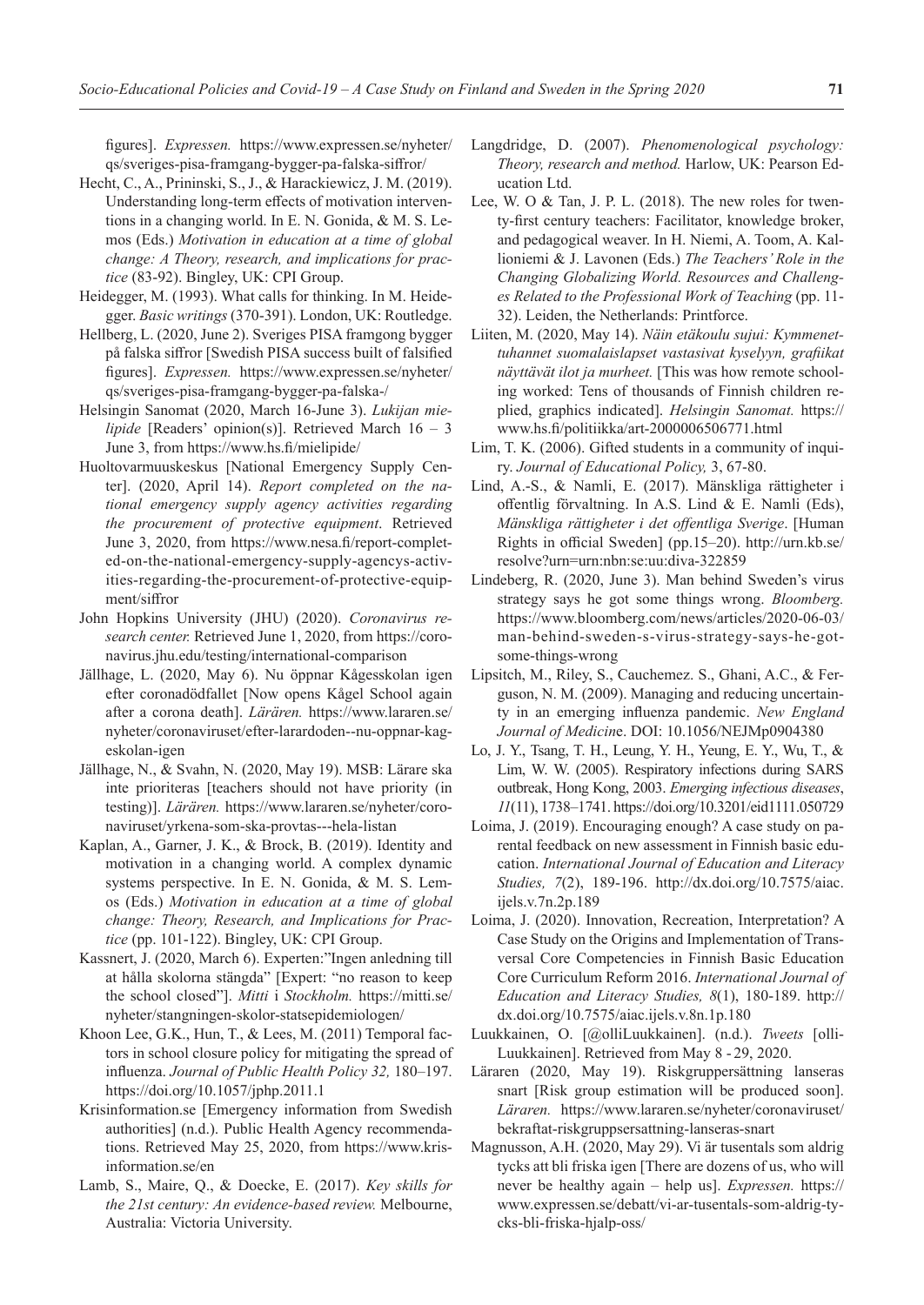- Miller, J. (1996). *The holistic curriculum.* Toronto, Canada: Toronto University Press.
- Ministry of Education and Culture of Finland (MinEdu). (2020a). *Government, in cooperation with the President of republic declares a state of emergency in Finland due to coronavirus outbreak.* Retrieved March 16, 2020, from https://minedu.fi/en/article/-/asset\_publisher/10616/hallitus-totesi-suomen-olevan-poikkeusoloissa-koronavirustilanteen-vuoksi
- Ministry of Education and Culture of Finland. (2020b). *Government policy recommendations for providers of early childhood education and care, pre-primary education, primary and lower secondary education, general upper secondary education, vocational education, higher education, liberal education and basic art education in order to slow down the spread of coronavirus infections.*  Retrieved March 16, 2020, from https://minedu.fi/en/ article/-/asset\_publisher/valtioneuvoston-linjaus-suosituksista-varhaiskasvatuksen-esiopetuksen-perusopetuksen-lukio-ja-ammatillisen-koulutuksen-korkeakoulutuksen-vapaan-sivist
- Ministry of Education and Culture of Finland. (2020c). *Government issues resolution adapting yesterday's decision to lift restrictions from early childhood care and basic education.* Retrieved April 30, 2020, from https://minedu.fi/en/article/-/asset\_publisher/10616/ valtioneuvosto-vahvisti-periaatepaatoksella-eilisen-linjauksen-varhaiskasvatuksen-ja-perusopetuksen-rajoitteiden-purkamisesta
- Ministry of Education and Culture of Finland. (2020d). *Con*tact teaching commences on Thursday 14th May. Retrieved May 4, 2020, from https://minedu.fi/en/article/-/ asset\_publisher/lahiopetus-jatkuu-torstaina-14-toukokuuta
- Ministry of Education and Culture of Finland. (2020e). *Instructions from the Finnish Institute for Health and Welfare and the Ministry of Education and Culture to providers of education and early childhood education and care during the COVID-19 epidemic.* Retrieved May 9, 2020, from https://www.oph.fi/en/education-and-qualifications/education-finland-and-coronavirus
- Ministry of Education and Culture. (2020f). *Kuntakysely: koko maassa 88 prosenttia oppilaista osallistui opetukseen koulujen avauduttua, maakuntien välillä eroja.* [Municipality inquiry covered the country. 88 percent of pupils participated to close teaching in schools' reopening] Retrieved June 1, 2020, from https://minedu. fi/artikkeli/-/asset\_publisher/kuntakysely-koko-maassa-88-prosenttia-oppilaista-osallistui-opetukseen-koulujen-avauduttua-maakuntien-valilla-eroja
- Ministry of Education and Culture. (2020g). *Kuntakysely: oppilashuollon palvelujen kysyntä on vähentynyt poikkeusolojen aikana.* [Municipality inquiry: Requests for student welfare services have declined during the state of emergency]*.* Retrieved June 2, 2020, from https:// minedu.fi/artikkeli/-/asset\_publisher/kuntakysely-oppilashuollon-palveluiden-tarjoaminen-on-vahentynyt-poikkeusolojen-aikana
- Ministry of Education and Research of Sweden (MinER). (2020a). *The Governments work in the area of education in response to the coronavirus.* Retrieved March 30, 2020, from https://www.government.se/articles/2020/03/the-governments-work-in-the-area-of-education-in-response-to-the-coronavirus/
- Ministry of Health and Social Services of Sweden (MinHS). (2020a). *Speech by Minister Lena Hallengren at WHO briefing 23.4.2020.* Retrieved May 4, 2020, from https:// www.government.se/speeches/2020/04/speech-by-minister-for-health-and-social-affairs-lena-hallengren-atwho-briefing-23-april/
- Ministry of Health and Social Services of Sweden. (2020b). *Decisions and guidelines of health and social affairs policy areas to limit the spread of the covid-19.* Retrieved April 9, 2020, from https://www.government.se/ articles/2020/04/s-decisions-and-guidelines-in-the-ministry-of-health-and-social-affairs-policy-areas-to-limitthe-spread-of-the-covid-19-virusny-sida/
- Ministry of Social Affairs a nd H ealth ( 2020). *Tiedotteet* [Media releases]. Retrieved June 3, 2020, from https:// stm.fi/tiedotteet
- Mossige-Norheim, T. (2020, May 30). Sveriges vändring: har ändrat strategi [Sweden's turn: strategy have changed]. *Expressen*. https://www.expressen.se/nyheter/sveriges-vandning-har-andrat-strategi/
- Myndigheten för samhällskydd och beredskap [Swedish Contingency officials] (MSB). (2020). *Coronabarometer (April-May).* Retrieved May 25, 2020, from https:// www.msb.se/sv/sok/?q=coronabarometer
- Nafisah, B.S., Alamery, A. H., Aminah, A. N.., Bakhitah, A. B., & Brazanji, N.A. (2018). School closure during novel influenza: A systematic review. *Journal of Infections and Public Health, 11*(5), 657–661. https://doi.org/10.1016/j.jiph.2018.01.003
- Napier, A., Ancarno, C., Butler, B., Calabrese, J., Chater, A., Chatterjee, H.,...Woolf, K. (2014). Culture and health. *The Lancet, 384*(9954), 1607-1639. https://doi. org/10.1016/S0140-6736(14)61603-2
- Niemi, H., Lavonen, J., Kalliomäki, A., & Toom, A. (2018). The role of teachers in the Finnish educational system. In H. Niemi, A. Toom, A. Kallioniemi, & J. Lavonen. (Eds). *The teachers' role in the changing globalizing world: Resources and challenges related to the professional work of teaching* (pp. 48-55). Leiden, the Netherlands: Printforce.
- Neuding, P. (2020). Dödsfallen är inte längre tragedi me statistik *[*Death rates are no more a tragedy but statistics]. *Dagens samhälle. Opinionstext.* Retrieved May 26, 2020, from https://www.dagenssamhalle.se/kronika/dodsfallen-ar-inte-ar-inte-langre-tragedi-utan-statistik-32665
- Non-Discrimination Ombudsman (NDO). (2020). *Yhdenvertainen lähi- ja etäopetus poikkeustilassa* [Non-discriminating close and remote teaching in state of emergency]. Retrieved June 1, 2020, from https://www.syrjinta.fi/-/ yhdenvertainen-lahi-ja-etaopetusopetus-poikkeustilassa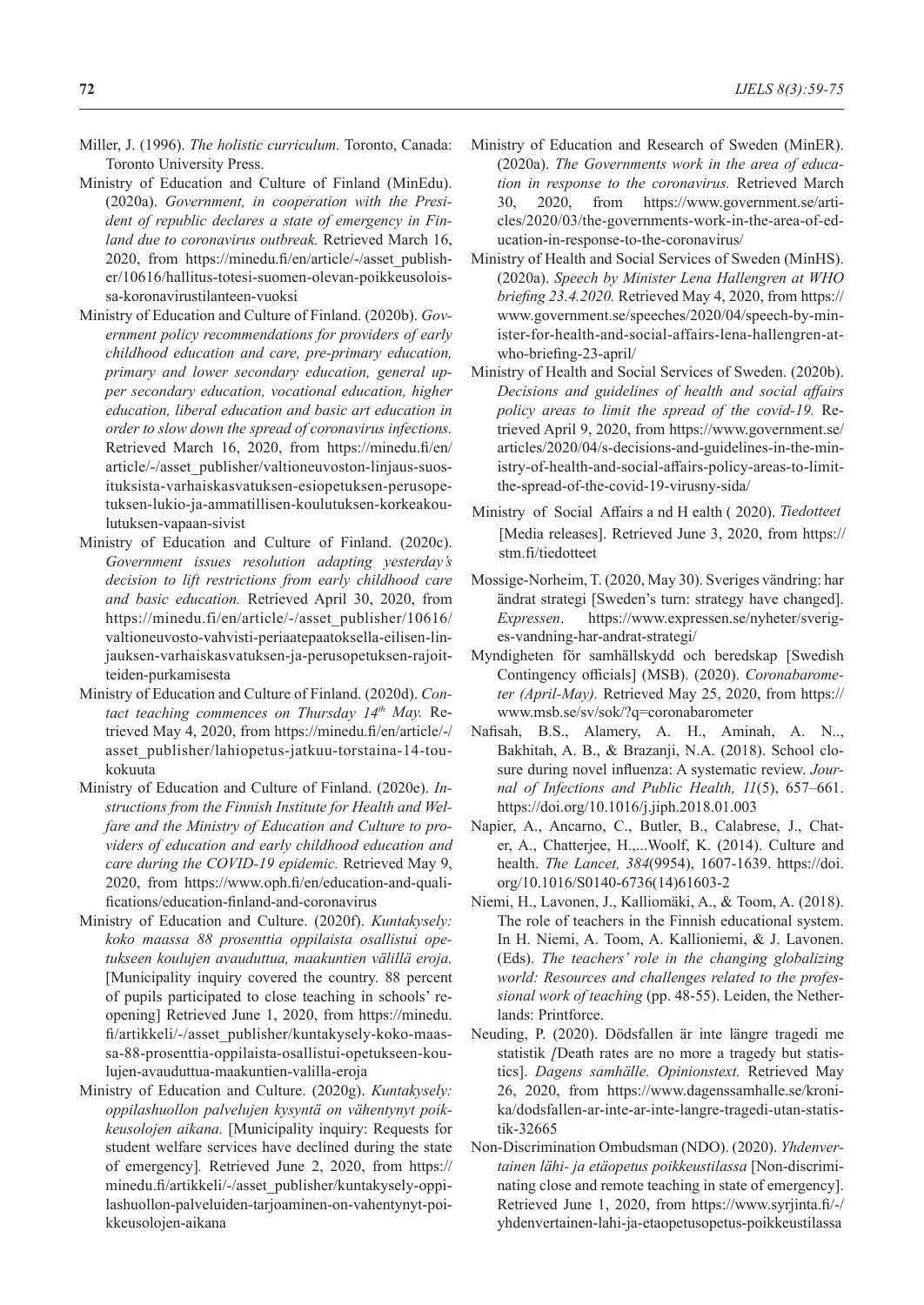- Olsson, E. (2020, April 24). Flera faktorer bakom coronasmitta is Skellefteåskola [Several reasons for corona infections in Skellefteå School]. *Läraren.* https:// www.lararen.se/nyheter/coronaviruset/flera-faktorer-bakom-coronasmitta-pa-skellefteaskola
- Opettajien ammattijärjestö [Teachers' trade union] (OAJ) (2020). *OAJ:lta ehdotus perusopetukseen: näin oppilaat voitaisiin tavoittaa avaamatta kouluja* [OAJ suggests: this way pupils could be reached without opening of the schools]. https://www.oaj.fi/ajankohtaista/nakemyksemme/2020/oajlta-ehdotus-perusopetukseen-nain-oppilaat-voitaisiin-tavoittaa-avaamatta-kouluja-koronavirus/
- Orange, R. (2020, May 20). Sweden becomes the country of highest coronavirus death rate. *The Telegraph.* https:// www.telegraph.co.uk/news/2020/05/20/sweden-becomes-country-highest-coronavirus-death-rate-per-capita/
- Parliamentary Ombudsman (2020). *Oikeusasiamiehelle paljon poikkeusoloihin liittyviä kanteluita* [Parliamentary Ombudsman received a large number of complaints related to the state of emergency]. Retrieved June 4, 2020, from https://www.oikeusasiamies.fi/en/web/guest/-/oikeusasiamiehelle-paljon-poikkeusoloihin-liittyvia-kanteluita
- Pearlman, B. (2010). Designing new learning environments to support 21st century skills. In J. Bellanca & R. Brandt (eds.) *21*st *century skills: Rethinking how students learn* (118-127). Bloomington, IN: Solution Tree.
- Peim, N. (2018). *Thinking in educational research. Applying philosophy and theory.* London, UK: Bloomsbury.
- Programme of International Student Assessment (PISA). (2018). *PISA 2018 Results.* https://www.oecd.org/pisa/ publications/pisa-2018-results.htm
- Pyhältö, K., Pietarinen, J., & Soini, T. (2014). Comprehensive schoolteachers' professional agency in large-scale educational change. *Journal of Educational Change 15*(3), 303-325.
- Rautiainen, P. (2020). Katsaus valmiuslain seitsemänteen toteutusviikkoon. [Review on the 7<sup>th</sup> week of emergency powers act implementation (in Finland)]. *Perustuslakiblogi.* Retrieved May 3, 2020, from https:// perustuslakiblogi.wordpress.com/2020/05/04/pauli-rautiainen-katsaus-valmiuslain-seitsemanteen-soveltamisviikkoon/
- Regeringskansliet (RegK). (2020a). *Government of Sweden. Government policy, work and introduction to the new corona virus strategy.* Retrieved April 7, 2020 from, https://www.regeringen.se/regeringens-politik/regeringens-arbete-med-anledning-av-nya-coronaviruset/ strategi-med-anledning-av-det-nya-coronaviruset/
- Regeringskansliet (RegK) (2020b). *Government Offices of Sweden. Government strategy in response of the Covid-19 pandemic.* Retrieved May 6, 2020, from https://www.government.se/articles/2020/04/strategyin-response-to-the-covid-19-pandemic/
- Reuters. (2020, June 4). Confidence in Swedish Authorities Dips Amid Mounting Pandemic Death Toll, Polls Show. *New York Times.* https://www.nytimes.com/reuters/2020/06/04/world/europe/04reuters-health-coronavirus-sweden-confidence.html
- Ryan, R. M., & Deci, E. L. (2000). Self-determination theory and the facilitation of intrinsic motivation, social development, and well-being. *American psychologist*, *55*(1), 68-78. DOI: 10.1037//0003-066x.55.1.68
- Salminen, M. [@mika-salminen]. (n.d.). *Tweets* [mika-salminen]. Retrieved from February 18 - June 4, 2020.
- Sahlberg, P. (2015). *Finnish Lessons 2.0: What can the world learn from educational change in Finland? (Second Edition).* New York, NY: Teachers College Press.
- Sandberg, M., & Aschberg, R. (2020, May 26). Anders Tegnell had tagit emot dödshot [Anders Tegnell has received death threats]. *Aftonbladet.* https://www.aftonbladet.se/nyheter/a/pLzmg6/anders-tegnell-har-tagitemot-dodshot
- Sandeberg, J.A. (2020, May 26). Lärärförsörjningen är det svåraste [The availability of teachers is the most difficult (obstacle)]. *Lärären.* https://www.lararen.se/nyheter/ forskning/lararforsorjningen--ar-det-svaraste
- Scheinin, M. (2020, April 28). *Onko perustuslaillinen oikeus lähteä maasta unohdettu?* [Has Constitutional Finnish citizen's right to leave the country been forgotten?]. *Perustuslakiblogi.* https://perustuslakiblogi.wordpress. com/2020/04/28/martin-scheinin-onko-suomen-kansalaisen-perusoikeus-lahtea-maasta-unohdettu/
- Schulman, A. (2020, May 23). Det här är en stad som slutat följa Tegnells presskonferenser [This is a city which stopped following Tegnell's media conferences]. *Expressen*. https://www.expressen.se/kronikorer/alex-schulman/det-har-ar-en-stad-som-slutat-folja-tegnells-presskonferenser/
- Sjögren, A. (2020, April 5). Coronasmitta på skola. Föräldrar informeras inte [Corona infection at school. Guardians were not informed]. *Aftonbladet.* https://www. aftonbladet.se/nyheter/a/dO1ORq/coronasmitta-pa-skola--foraldrar-informerades-inte
- Skollagen (2010:800) [Education Act 2010:800 in Sweden]. http://www.riksdagen.se/sv/dokument-lagar/dokument/ svensk-forfattningssamling/skollag-2010800\_sfs-2010-800
- Skaraborgs Allehända. (2020). *Stäng grundskolor nu* [Close the (basic education) schools now]. *Skaraborgs Allehända.* Retrieved March 26, 2020, from https://www.sla. se/2020/03/26/stang-grundskolorna-nu/
- Sloan, A., & Bowe, B. (2014). Phenomenology and hermeneutic phenomenology: The philosophy, the methodologies and using hermeneutic phenomenology to investigate lecturers' experiences of curriculum design. *Quality & Quantity*, *48*(3), 1291-1303. https://doi.org/10.1007/ s11135-013-9835-3
- Sormunen, K., Juuti, K., & Lavonen, J. (2019). Maker-Centered Project-Based Learning in Inclusive Classes: Supporting Students' Active Participation with Teacher-Directed Reflective Discussions. *International Journal of Science and Math Education 18*, 691–712. https://doi. org/10.1007/s10763-019-09998-9
- Specialpedagogiska Skolmyndigheten (SPSM, n.d.). [Special Pedagogy School Office, Sweden]. Starting page. Visited 7.5.2020, https://www.spsm.se/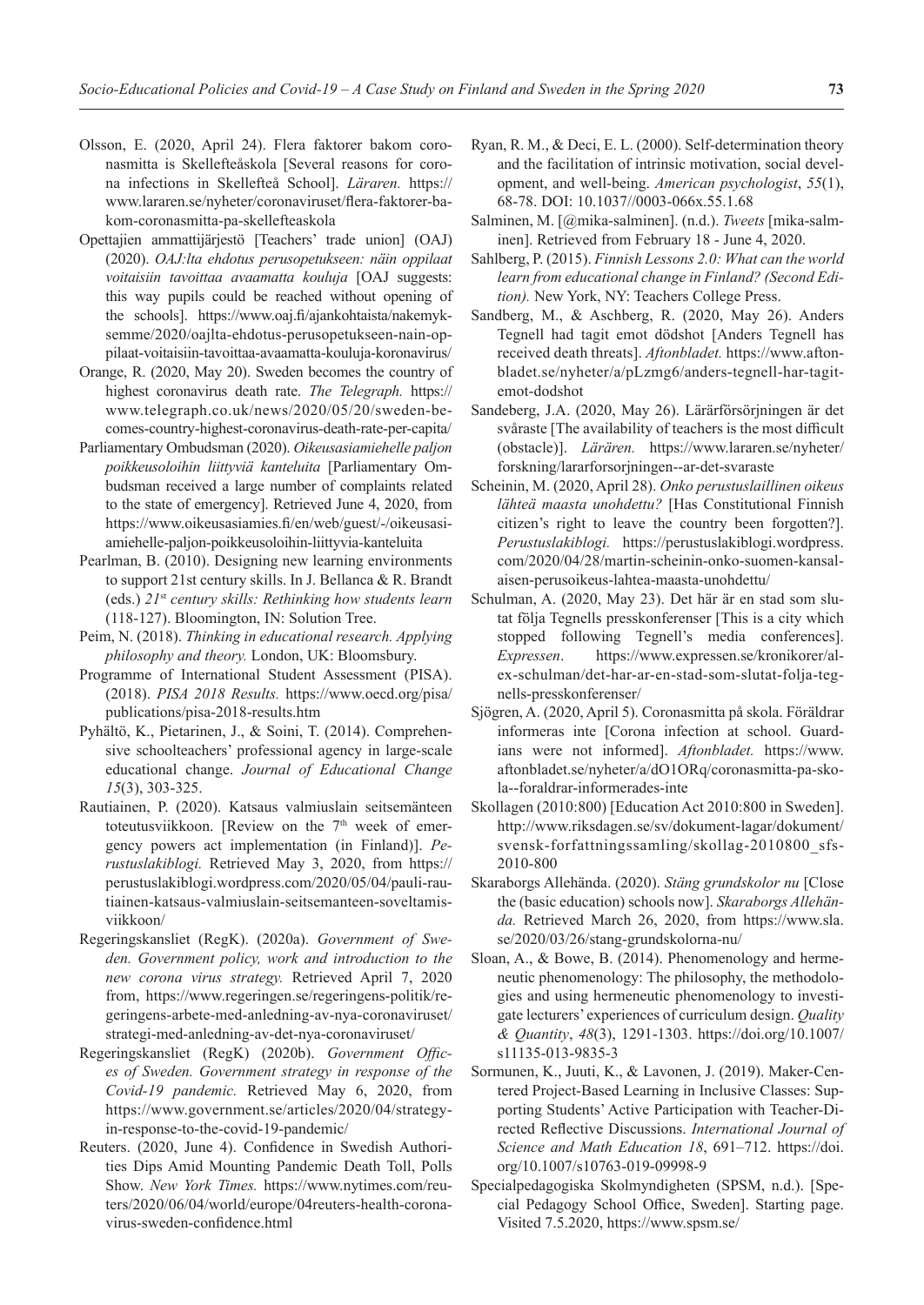- Svenska TV (STV). (2020). *Korona kan ha funnits i Sverige redan in november*. [Corona may have been found in Sweden already in November 2019]. Retrieved May 5, 2020, from https://www.svt.se/nyheter/inrikes/virusetkan-ha-funnits-i-sverige-i-november
- Smith, A. (1991). *National identity.* London, UK: Penguin books.
- Statistic Center of Finland (STAT). (2020). *Number of schools, students and education providers 2019.* http:// www.stat.fi/til/kjarj/2019/kjarj\_2019\_2020-02-12\_ tie\_001\_en.html
- Sveriges Radio (SR). (2020a). *State epidemiologist: Corona virus does not pose a threat in Sweden.* Retrieved February 28, 2020, from https://sverigesradio.se/sida/artikel. aspx?programid=2054&artikel=7394527
- Sveriges Radio (SR). (2020b). *Antalet virudsöddä är under*saktas. [The numbers of virus mortality rate are underestimated. Radio interview of the state epidemiologist Tegnell]. Retrieved April 25, 2020, from https://sverigesradio. se/sida/artikel.aspx?programid=83&artikel=7459277
- Svenska TV (2020, May 4). *Läräre in Uppsala sjuk i covid-19 – collegor tystade* [Teacher in Uppsala sick from covid-19 – colleagues keep silent]. Retrieved April 6, 2020, from https://www.svt.se/nyheter/lokalt/uppsala/corona-pa-skolan-tystas-ner
- Swedish National Agency of Education. (SNAE) (2018). *Curriculum for the compulsory schools, preschool class and school-age educare 2011 (Revised 2018).* https://www. skolverket.se/publikationsserier/styrdokument/2018/ curriculum-for-the-compulsory-school-preschool-classand-school-age-educare-revised-2018?id=3984
- Swedish National Agency of Education. (2020a). *Instructions and answers for Corona virus and Covid. Regulations for schools and preschools.* Retrieved May 7, 2020, from https://www.skolverket.se/regler-och-ansvar/coronaviruset-och-covid-19---regler-for-skolor-och-forskolor#Puffbehallareforsmallpuffar
- Swedish National Agency of Education. (2020b). *Forskning. Elevers uppfattningar om prov har betydels*e [A study. Pupils' comprehension of (national) tests is meaningful]. Retrieved June 3, 2020, from https://www.skolverket.se/ skolutveckling/forskning-och-utvarderingar/forskning/ elevers-uppfattningar-om-prov-har-betydelse
- Taubenberger J. K. (2006). The origin and virulence of the 1918 "Spanish" influenza virus. *Proceedings of the American Philosophical Society*, *150*(1), 86–112.
- Terveyden ja hyvinvoinnin laitos (THL). [Finnish Institute for Health and Welfare]. (2020a). *Instructions for those arriving from epidemic areas to Finland.* Retrieved February 5, 2020, from https://thl.fi/fi/-/thl-on-paivittanyt-ohjeet-epidemia-alueelta-suomeen-saapuville
- Terveyden ja hyvinvoinnin laitos. (2020b). *Coronavirus Situation and Prevention measures.* Retrieved February 24, 2020, from https://thl.fi/en/web/thlfi-en/-/coronavirus-situation-and-prevention-measures-to-be-reviewed-today-
- Terveyden ja hyvinvoinnin laitos. (2020c). *Childrens' coronavirus infections are usually mild.* Retrieved April

30, 2020, from https://thl.fi/en/web/thlfi-en/-/children-s-coronavirus-infections-are-usually-mild-no-serious-cases-reported-in-finland-

- Terveyden ja hyvinvoinnin laitos. (2020d). *The number of people with coronavirus infections may be dozens of times higher.* Retrieved May 5, 2020, from https://thl.fi/ en/web/thlfi-en/-/number-of-people-with-coronavirusinfections-may-be-dozens-of-times-higher-than-thenumber-of-confirmed-cases
- Terveyden ja hyvinvoinnin laitos. (2020e). *Tilannekatsaus koronaviruksesta.* [Updated coronavirus info]. Retrieved May 6, 2020, from https://thl.fi/fi/web/infektiotaudit-ja-rokotukset/ajankohtaista/ajankohtaista-koronaviruksesta-covid-19/tilannekatsaus-koronaviruksesta
- Terveyden ja hyvinvoinnin laitos. (2020f). *Tilannekatsaus koronaviruksesta 29.5.2020* [Updated coronavirus info]. Retrieved May 29, 2020, from https://thl.fi/fi/web/infektiotaudit-ja-rokotukset/ajankohtaista/ajankohtaista-koronaviruksesta-covid-19/tilannekatsaus-koronaviruksesta#muu\_maailma
- Terveyden ja hyvinvoinnin laitos. (2020g). *Tilannekatsaus koronaviruksesta 31.5.2020* .[Updated coronavirus info]. Retrieved June 1, 2020, from https://thl.fi/en/web/infectious-diseases/what-s-new/coronavirus-covid-19-latest-updates/situation-update-on-coronavirus
- The Lancet Child & Adolescent Health. (2020). Pandemic school closures: Risks and opportunities. *The Lancet Child & Adolescent, 4*(5), 341. https://www.sciencedirect.com/science/article/pii/S235246422030105X
- Treibel, T., Manistry, C., Burton, M., McKnight, A., Lambourne, J., Augusto, B., Couto-Parada, X., Cutino-Moguel, T. & Moon, J. (2020). COVID-19: PCR screening of asymptomatic health-care workers at London hospital. *The Lancet, 395*, 1401-1460. https://doi.org/10.1016/ S0140-6736(20)31100-4
- Tucker, M. S. (2019). *Leading high-performance school systems: Lessons from the world's best*. Alexandria, VA. ASCD.
- Turunen, P. (2020, May 8). Huoltovarmuuskeskuksen maskikohun seurauksena kahdelle potkut. [Two Board members fired due to mask scandal in National Emergency Supply Center]. *Ilta-sanomat.* https://www.is.fi/ kotimaa/art-2000006500829.html
- University of Turku. (2020). *Mediatiedote koronaepidemian vaikutuksista peruskoululaisten oppimiseen ja hyvinvointiin 2020* [Media release about corona epidemic influence on pupils learning and well-being 2020]. Retrieved June 2, 2020, fromhttps://www.utu.fi/fi/ajankohtaista/mediatiedote/koronaepidemian-vaikutusta-peruskoululaisten-oppimiseen-ja-hyvinvointiin
- UNESCO. (2020). *Covid-19 educational disruption and response.* Retrieved May 6, 2020 and June 1, 2020, from https://en.unesco.org/covid19/educationresponse
- UNESCO. (2016). *UNESCO strategy of education for health and well-being: contributing to the sustainable development goals*. Retrieved May 27, 2020, from https://unesdoc.unesco.org/ark:/48223/pf0000246453
- Van Manen, M. (2011) *Phenomenologyonline.* Retrieved April 21. 2020, from http://www.phenomenologyonline.